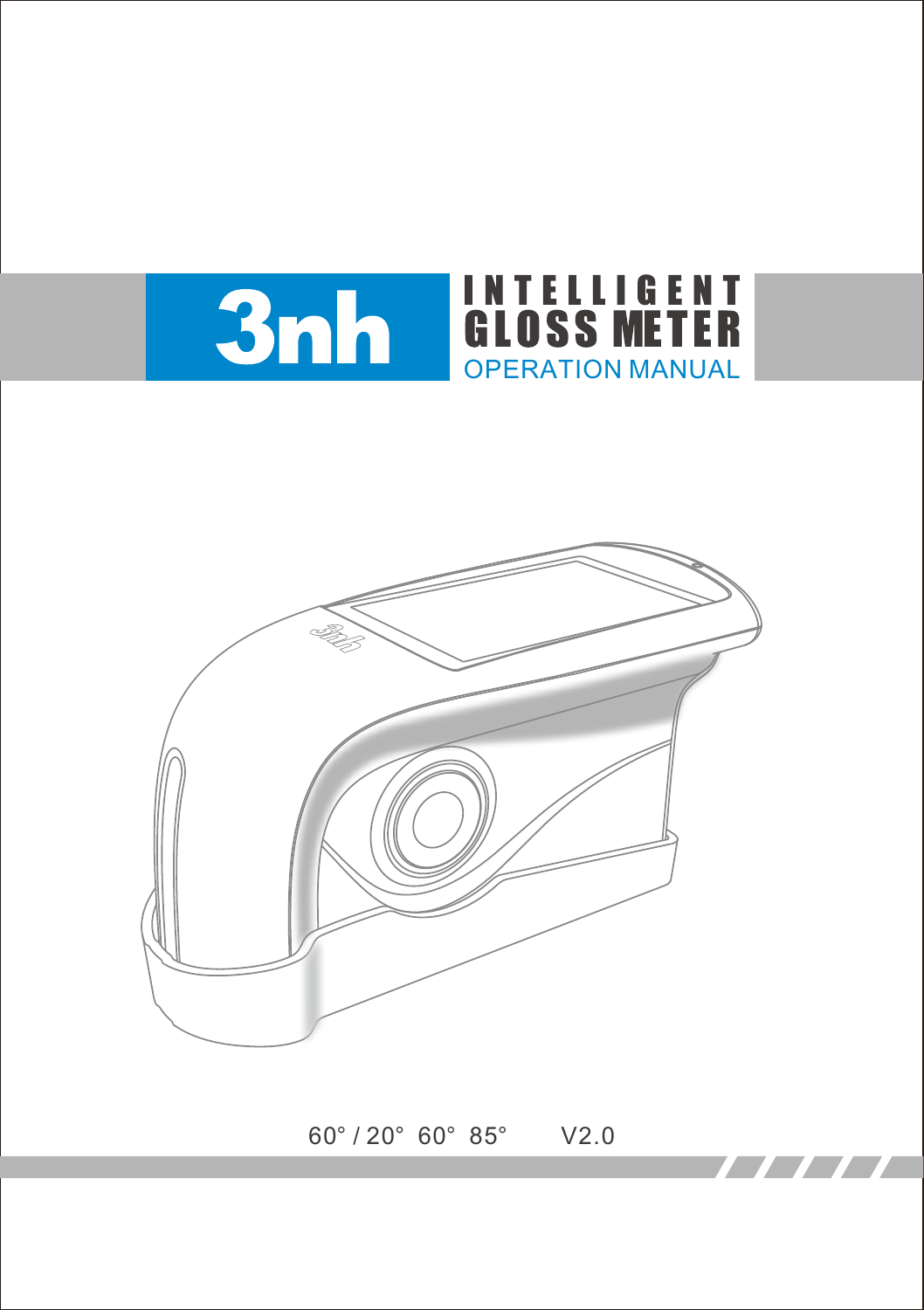# **Safety Instructions**

Attention: The instrument is a safe device. Before operating, please read the safety instructions and strictly comply with the following terms to avoid unexpected damages. We shall not be liable for any losses by incorrect operation.

| <b>Battery</b>                  | The device configures a built-in battery. Please use the<br>original one. Do not use other batteries to prevent<br>unnecessary damages.<br>Do not disassemble, extrude or heat the battery.<br>When fully charged, please cut off the external power<br>supply in time.<br>Please charge the battery biweekly if long time not use.<br>Otherwise, it may cause the damage of the battery.<br>For the first three times, please run out the power and<br>charge full to ensure the battery reach the optimal state. |
|---------------------------------|--------------------------------------------------------------------------------------------------------------------------------------------------------------------------------------------------------------------------------------------------------------------------------------------------------------------------------------------------------------------------------------------------------------------------------------------------------------------------------------------------------------------|
| <b>External</b><br>Power Source | Please use the original power adapter when charging.<br>Otherwise, it will shorten the battery life or cause<br>explosion.<br>Please cut off the external power source if you don't use<br>it for a long time.                                                                                                                                                                                                                                                                                                     |
| Gloss Meter                     | Do not use the device in inflammable and explosive<br>environment.<br>Do not disassemble the device which will cause damage<br>explosion.<br>Please stop using the machine when you smell<br>something burning and send it back to repair center.                                                                                                                                                                                                                                                                  |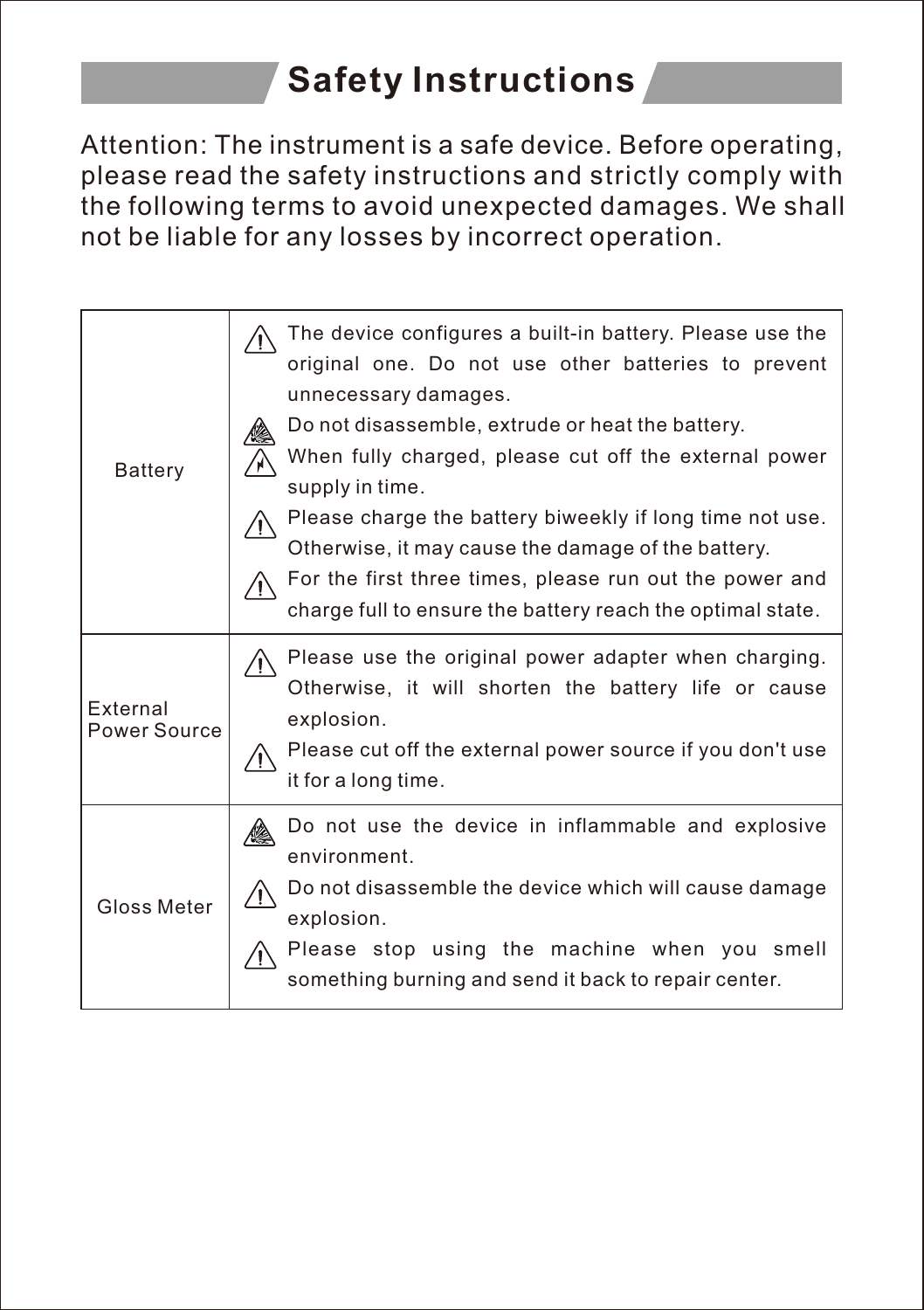## **Content**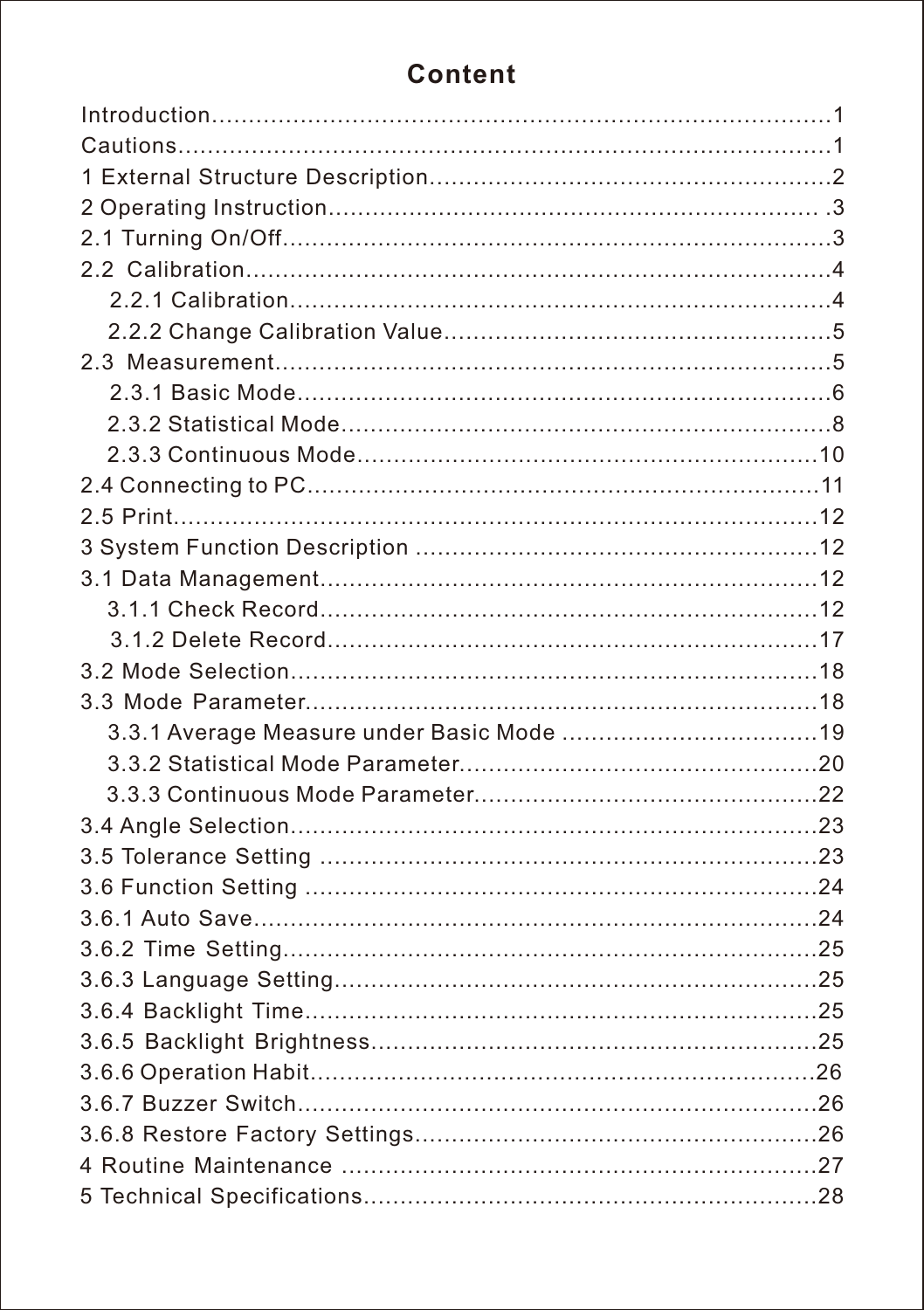## Introduction

The gloss meter is in accordance with IS0 2813(International Standard) and GB/T 9754(China National Standard). The gloss meter features with large tough screen and QC software. It has the characters of easy to use, stable performance and precise measurement. This instrument is powered by built-in Li-ion battery.

#### Advantages

1. Large touch screen (3.5inch), high resolution (480\*320), full-view display.

2. Comply with ISO 2813, ASTM D 523, GB/T 9754 standards.

3. Aesthetic design perfectly combined with ergonomics structure.

4. Three measurement angles (20°, 60°, 85°), can measure simultaneously (except the single-angle gloss meter).

5. Three operating modes, multi-functions setting.

6. QC software with powerful extending function.

7. Input standard data manually, easy to operate.

8. High hardware configuration with multiple innovative technologies.

9. Auto power-off function to save electricity consumption.

#### Cautions

1. The gloss meter is a precise measuring instrument. Please avoid dramatic change of external environment when measuring. Those changes including the flicker of surrounding light, the rapid change of temperature and humidity will affect the measuring accuracy.

2. Keep the instrument balanceable. Make sure the measuring aperture cling to the test sample, and no shaking or shifting when measuring. Please prevent the gloss meter from fierce collision or crash. This device is not water-proof. Do not use it in the environment of high humidity or in the mist.

3. Keep the device clean. Avoid dust, powder or solid particles entering the measuring aperture and the devices.

4. After using, please turn it off. Keep the instrument and calibration board in the instrument case.

5. Users can not do any changes on the device without permission. Since it may affect measuring accuracy or even damage the device.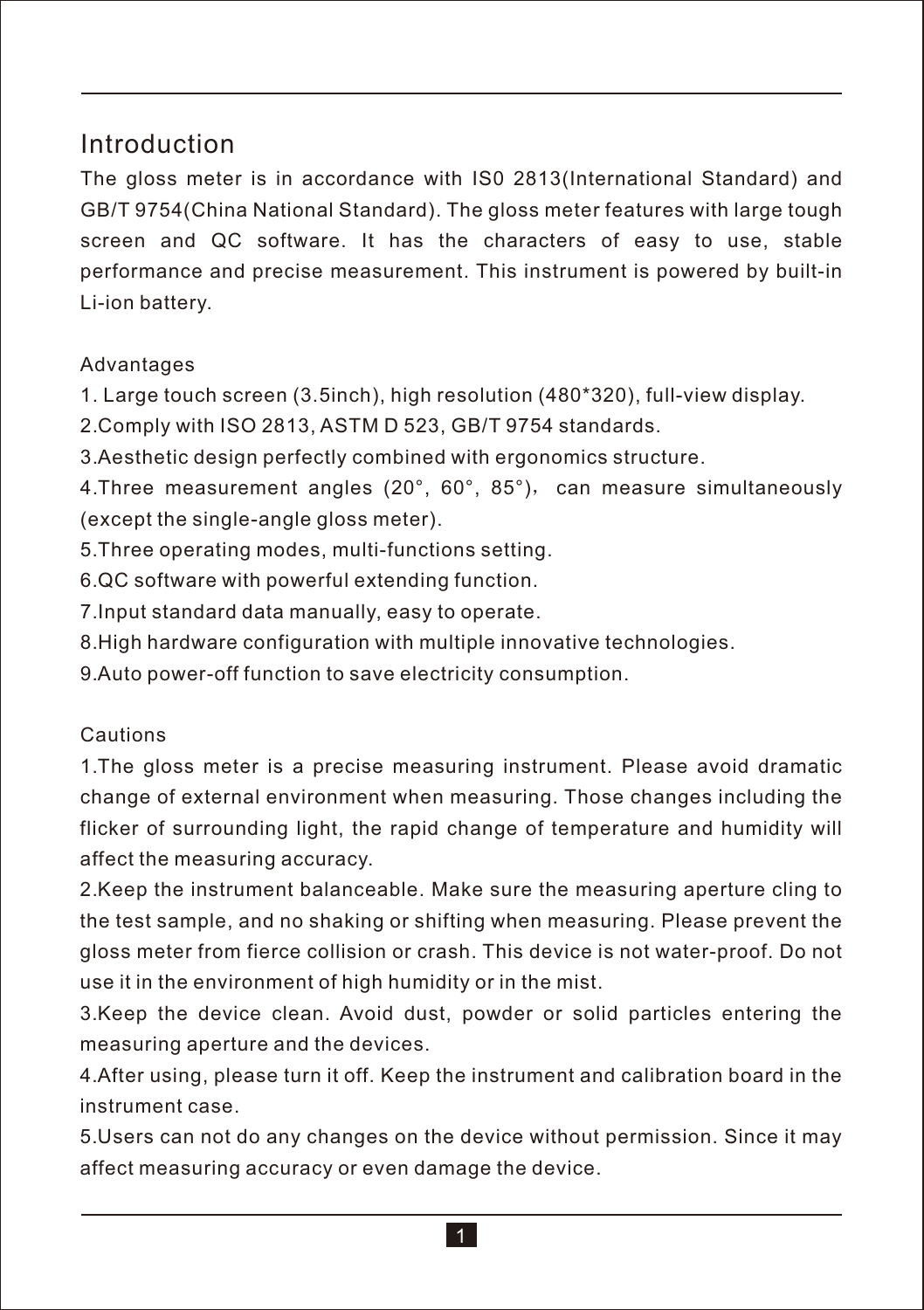## 1. External Constructions



Figure 1 External Constructions

**LCD Screen:** Display measuring data and instrument operation navigation.

**Switch/Measure button:** Long-press the button 3 seconds to turn on or turn off the gloss meter. Short press the button is to measure.

**Indicator Light:** When turning on, it will show green light. After startup, the light is off. Low power and charging status will show red light. Fully charged will show green light.

**USB interface:** This interface is a common interface. The instrument automatically judges the connection status. USB interface is used to connect transfer data to PC. RS-232 interface is used to connect to the printer. USB cable can connect power adapter and computer for charging the gloss meter (specification for external adapter is:  $5V = 2A$ ).

**Protective Cover (Calibration plate):** It is to protective the measuring aperture. Built-in calibration plate is used for instrument calibrating.

**Hardware Reset Hole:** When the instrument has a disfunction (the instrument has no reaction when press the measuring button or touch the screen), use a pin to plug into the reset hole and keep it for 3s, the instrument will restart.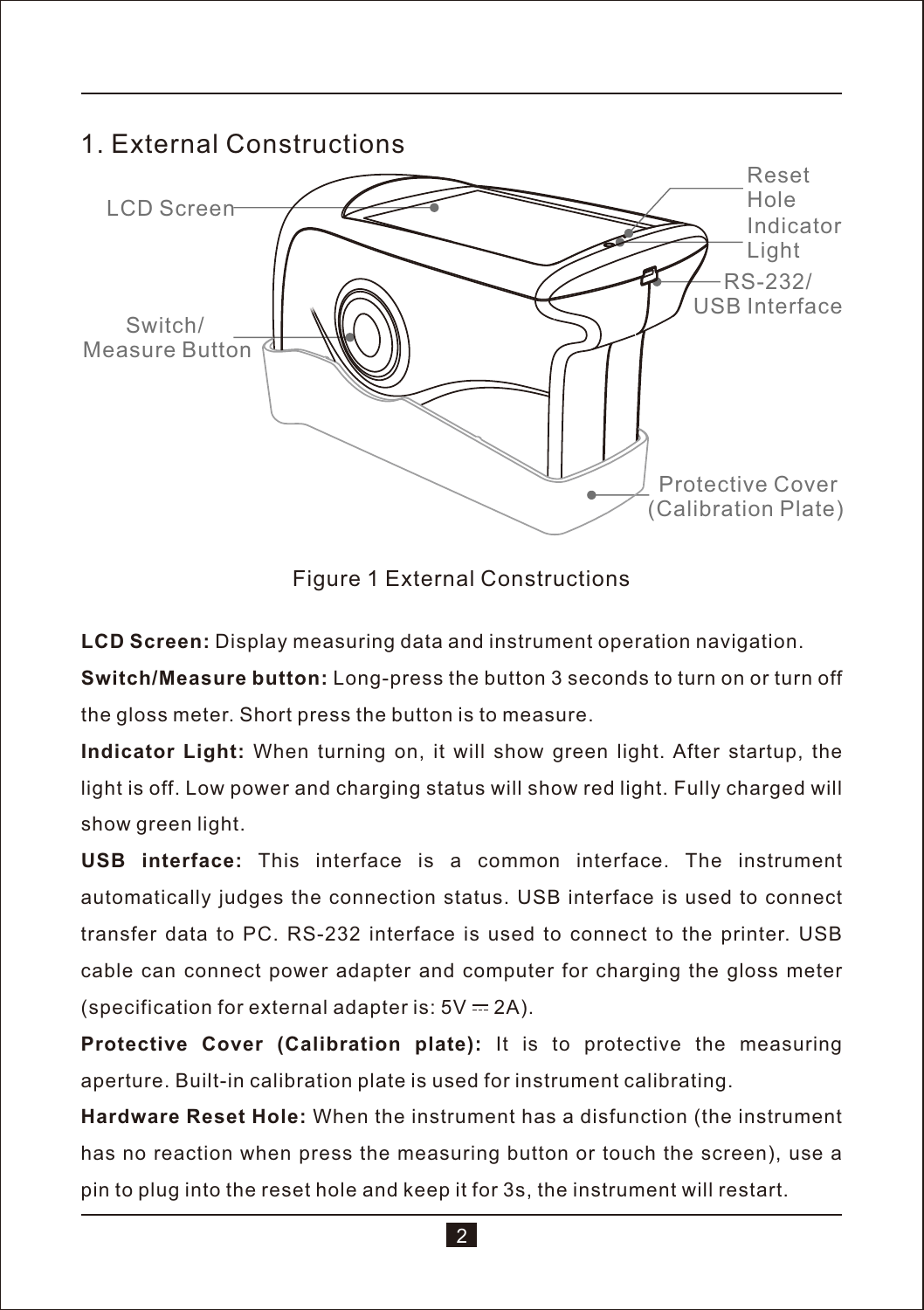**Attention: The method to separate the protective cover from the instrument is shown in figure 2. Hold the instrument with one hand, the other hand hold the protective cover, and then separate it according to the "Open" mark. You only need to separate it from one side. Do not separate it from two sides.**



Figure 2 Separation Method

## 2. Operating Instruction

## 2.1 Turn on/off

Long-press the switch button 3 seconds to turn on the instrument. The LCD screen will display boot logo. After a few seconds, it will enter into the measurement interface automatically, as shown in figure 3. Long-press the switch button 3 seconds again, it will be turn off.

| <b>Basic Mode</b> |              |            |                  |  |  |  |  |  |
|-------------------|--------------|------------|------------------|--|--|--|--|--|
| T005              | $\mathbb{R}$ |            | 16:35 2015.10.23 |  |  |  |  |  |
|                   | $20^\circ$   | $60^\circ$ | 85°              |  |  |  |  |  |
| T001 T102316      | 22.5         | 21.5       | 21.3             |  |  |  |  |  |
| T002 T102316      | 23.8         | 24.8       | 26.6             |  |  |  |  |  |
| T003 T102316      | 33.3         | 31.5       | 32.7             |  |  |  |  |  |
| T004 T102316      | 45.5         | 42.9       | 42.1             |  |  |  |  |  |
| T005 T102316      | 60.5         | 66.3       | 63.9             |  |  |  |  |  |
| <b>Delete</b>     |              |            | Menu             |  |  |  |  |  |

Figure 3 Standard Mode Measurement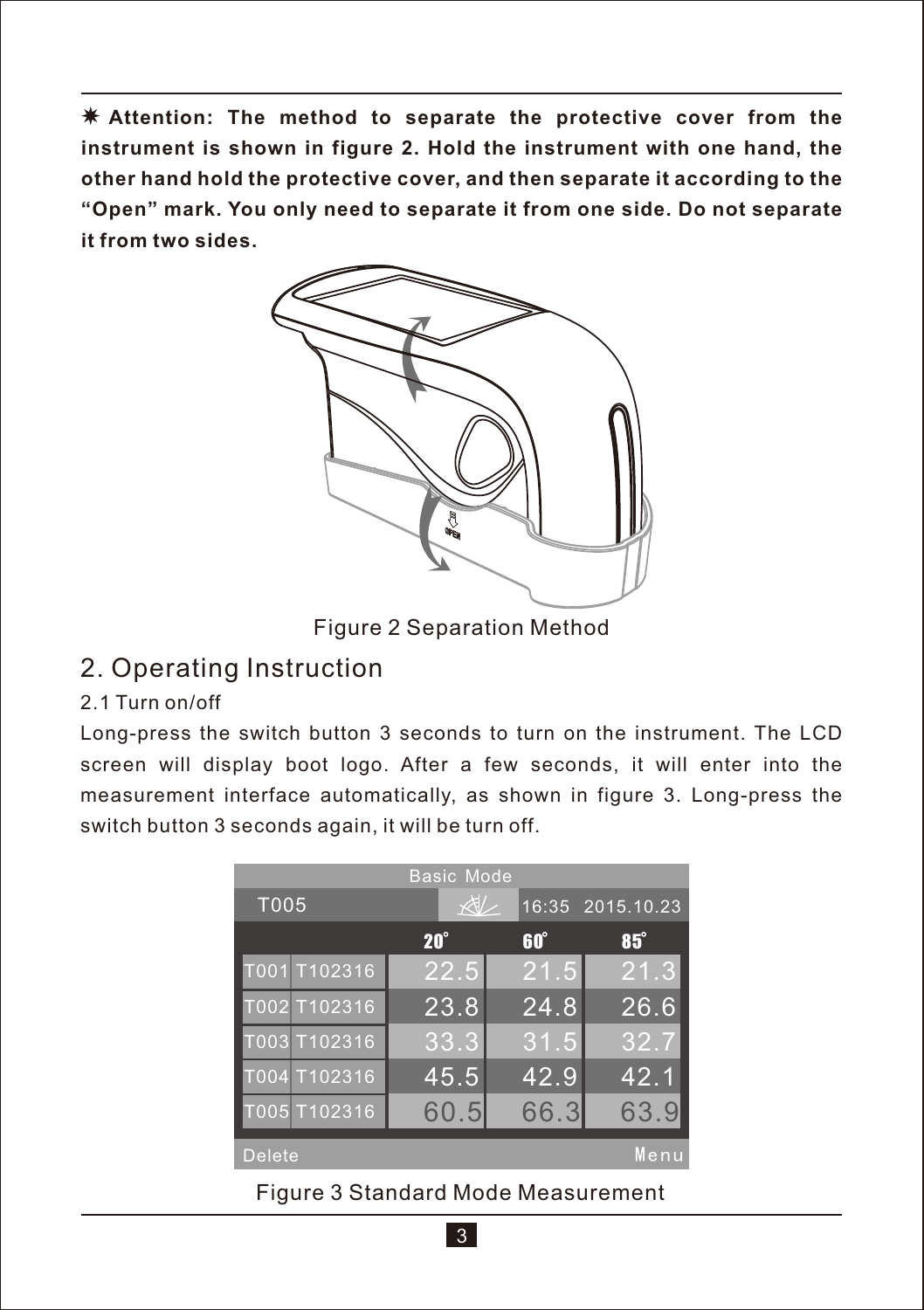## 2.2 Calibration

In figure 3, click "Menu" to get into main menu as shown in figure 4. Select "Calibration" to enter into Calibration interface as shown in figure 5.



Remarks: Single angle Average

gloss meter doesn't have angle selection option. The substitute option is basic mode average

## Figure 4 Main Menu



Figure 5 Sub-menu Interface for Calibration

#### 2.2.1 Calibration

Click "Calibrate", it will remind you to put away the calibration plate. Make sure the calibration plate is installed well on the instrument. Click "OK" or press measure button to start calibration.

When operating environment change (such as the rapid change of temperature, altitude and humidity), it must do calibration. In order to ensure the accuracy, please use the original standard plate for calibration. The dust on the standard plate will affect calibration accuracy. Please clean the standard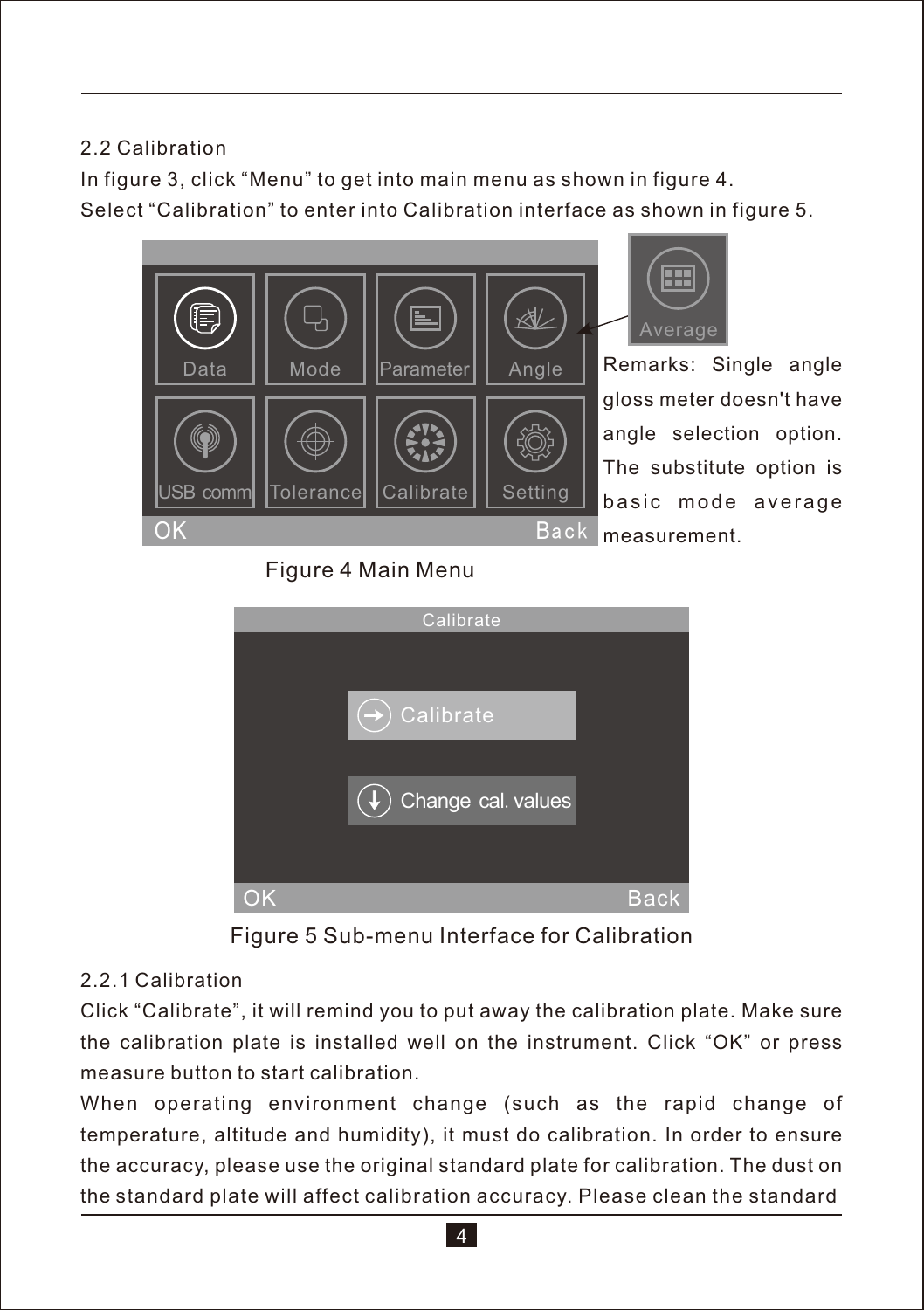plate and ensure it's clean when calibrating.

The Standard plate is a precise optical component. Please avoid it from strong light. Due to environment factors, the gloss value of standard plate will change over time. Therefore, it's better to send it back to the factory or qualified local National Institute of Metrology for the calibration. (Once a year)

**Attention: The SN code (serial number) corresponds to the internal number of the instrument. In the calibration interface, it will show the "Calibration Plate Number". It is more important when you have 2pcs or more gloss meters in hand.**

#### 2.2.2 Change Calibration Values

Click "Change cal. values", users can select "Change 20° cal. value", "Change 60° cal. value" and "Change 85° cal. value".

 **Attention: 1. Take caution in operating this function. It's better to operate by manufacturer or qualified metrology institutes. The calibration value needs to be modified only when it is different from the actual calibration plate value. Before modifying the standard value, please backup the original standard value.**

**2. Single angle instrument only can modify one angle value.** 

#### 2.3 Measurement

The instrument has three measurement modes: "Basic Mode", "Statistical Mode" and "Continuous Mode". Click "Mode" in main menu, entering into the interface as shown in figure 6.



Figure 6 Mode Selection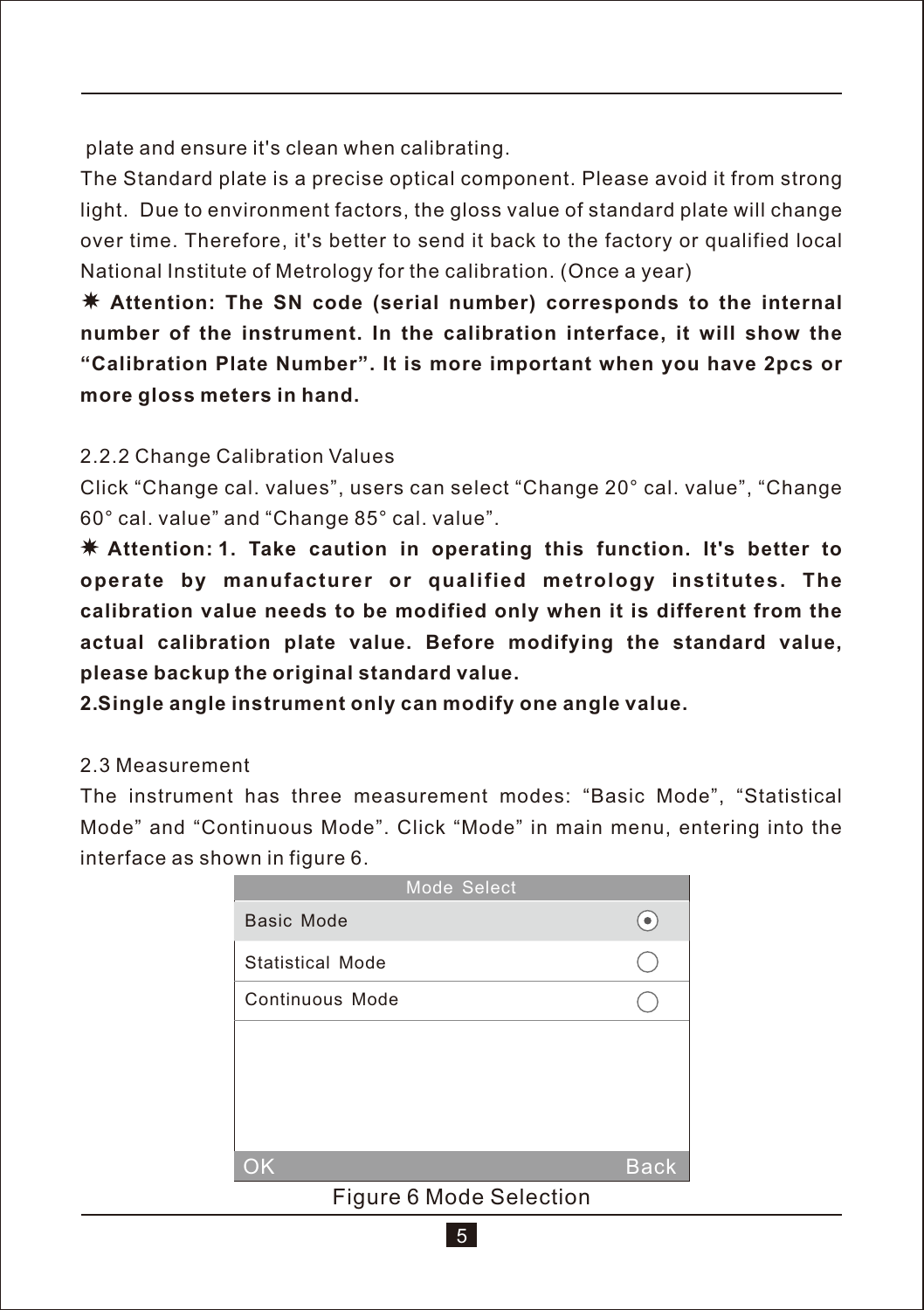**Basic Mode:** It is a basic sample test mode which belongs to single measurement. The results will be saved automatically each time. Those data can be used as the standard in Statistic Mode. It can display 5 sets test data simultaneously.

**Statistical Mode:** It has statistical evaluation function and can multi-measure a single sample. If open the difference switch, you can get the results comparing with standard sample.

**Continuous Mode:** The continuous measuring times can be set to 99 and you can set interval time. When press "Test" button, the instrument starts to measure automatically and will stop measurements according to the settings.

If press "Test" button during the test, it will pause or end the current measurement. This mode is used to measure large area samples and evaluate homogeneity of large-area samples.

The Instrument has three measurement angles: 20°, 60° and 85°. You can select it by clicking "Mode" in Main Menu or click icon( $\gg$ ) to enter the interface as shown in figure 7. (Remarks: Single angle gloss meter doesn't have this option)

| Angle Select           |             |
|------------------------|-------------|
| $20^{\circ}$           |             |
| $60^\circ$             |             |
| $85^{\circ}$           |             |
| $20^\circ$ 60 $^\circ$ |             |
| 60° 85°                |             |
| 20° 60° 85°            |             |
| OK                     | <b>Back</b> |

#### Figure 7 Angle Selection

#### 2.3.1 Basic Mode Measurement

This mode also comes with average measurement function. Details will present on chapter 3.3.1 Basic Mode Average.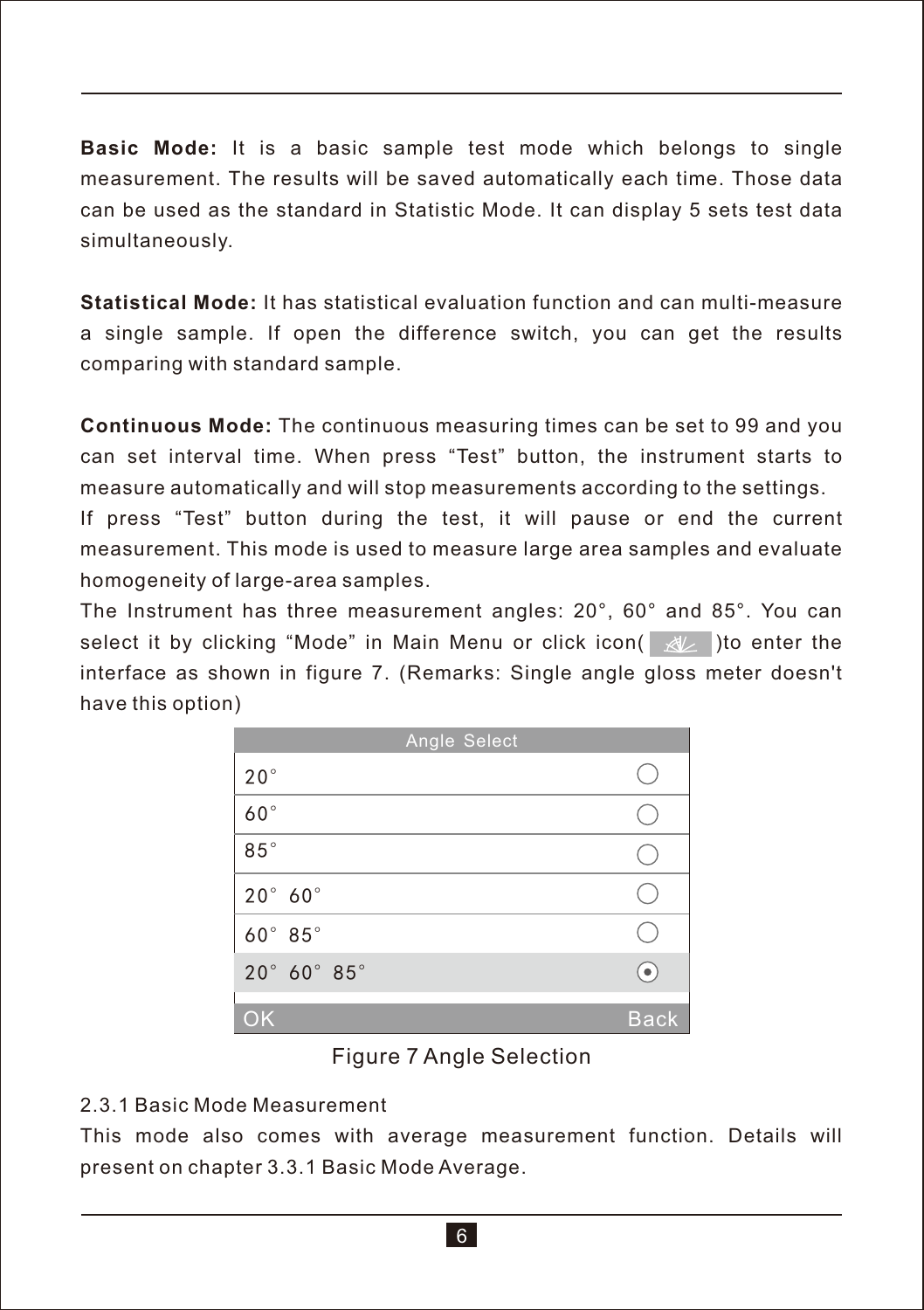(1) Single angle measurement in Basic Mode: e.g.: 60°. Press "Test" button will measure the gloss value under 60°, as shown in figure 8.



Remarks: This icon in single angle gloss meter will only show one angle and cannot click for selection.

60°

Figure 8 Single angle measurement under Basic Mode

Click "Basic Mode" at the top of the interface. It will enter average measurement interface directly.

"T005" at the upper left means the record number of current measurement. The number begins with letter "T". The icon  $\left( \mathbb{R}^2 \right)$  is a shortcut key for angle selection. (Remarks: Single gloss meter doesn't have this option.) "16:33" and "2015.10.23" are time and date.

"T001-T005" is the record number of five measurements.

"T102316" is a default name of measuring record. It is making up of "T"+"month"+"day", "T" means basic record, "102316" means the measuring record at16:00 pm on 23th October.

Click any name. It will pop up a dialog box with two options "Delete Record" and "Edit Name" as shown in figure 9. If click "Delete Record", it will display a warning interface as shown in figure 22. Click "Ok", this record will be deleted. If click "Edit Name", you can modify the name with maximum eight-bit character (only numbers or letters) as shown in figure 23.

Click "Delete" at lower-left corner to delete the current record. "60°" means the current measurement is under angle 60°. The last record "66.3" in yellow is the current test data.

Click "Menu" at lower-right corner to enter the main menu interface.

7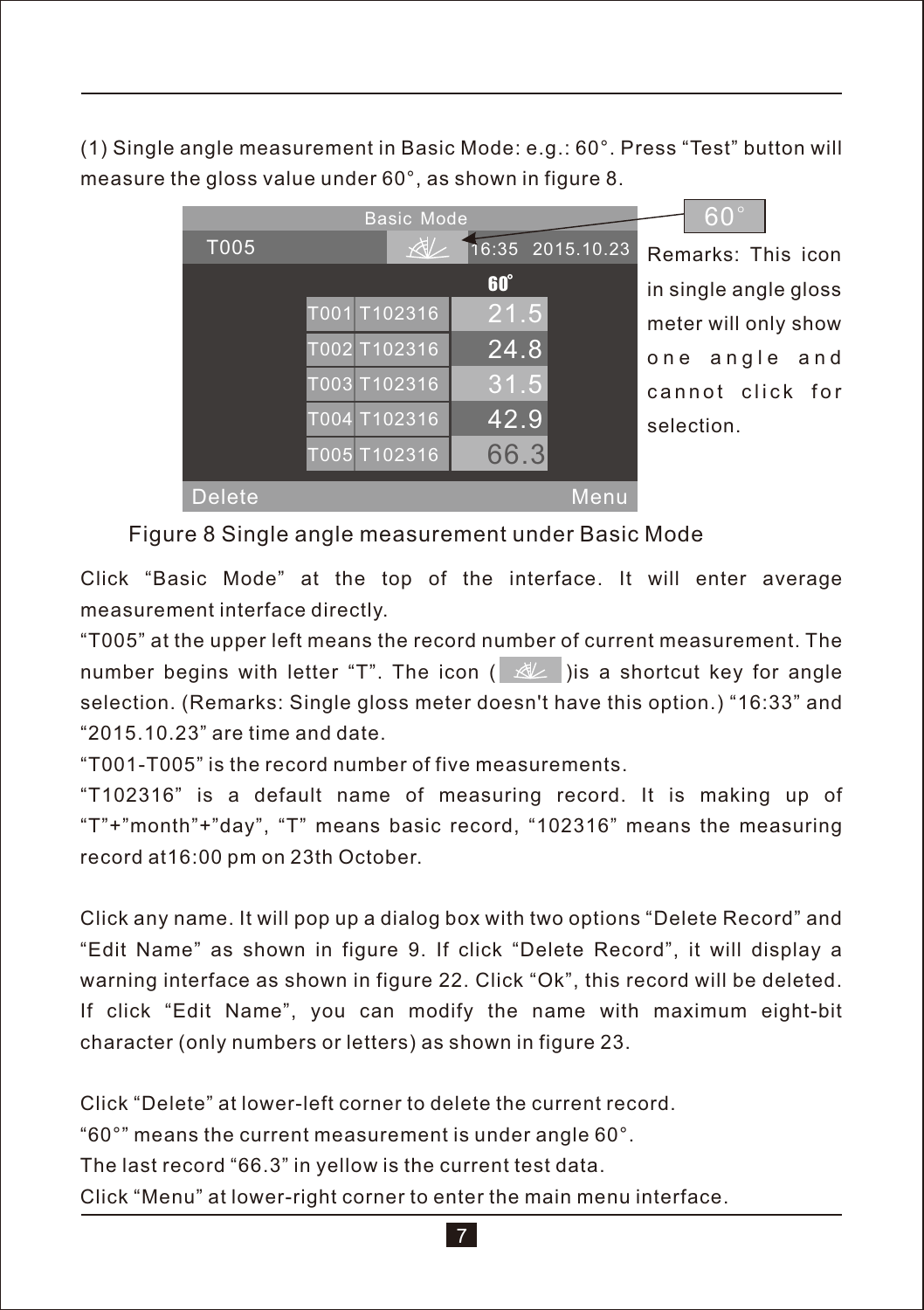

Figure 9 Click Name to Enter the Operation Interface

(2) Multi-angle measurement under Basic Mode: as shown in figure 10, the angles are "20°60°85°". (Remarks: Single gloss meter doesn't have this option.)

| <b>Basic Mode</b> |             |            |                  |            |      |  |  |  |
|-------------------|-------------|------------|------------------|------------|------|--|--|--|
| T005              | $\forall t$ |            | 16:35 2015.10.23 |            |      |  |  |  |
|                   |             | $20^\circ$ |                  | $60^\circ$ | 85°  |  |  |  |
| T001 T102316      |             | 22.5       |                  | 21.5       | 21.3 |  |  |  |
| T002 T102316      |             | 23.8       |                  | 24.8       | 26.6 |  |  |  |
| T003 T102316      |             | 33.3       |                  | 31.5       | 32.7 |  |  |  |
| T004 T102316      |             | 45.5       |                  | 42.9       | 42.1 |  |  |  |
| T005 T102316      |             | 60.5       |                  | 66.3       | 63.9 |  |  |  |
| <b>Delete</b>     |             |            |                  |            | Menu |  |  |  |

Figure 10 Multi-angle Measurement

2.3.2Statistical Mode Measurement

(1) Statistical Mode: A single angle measurement is shown in figure 11.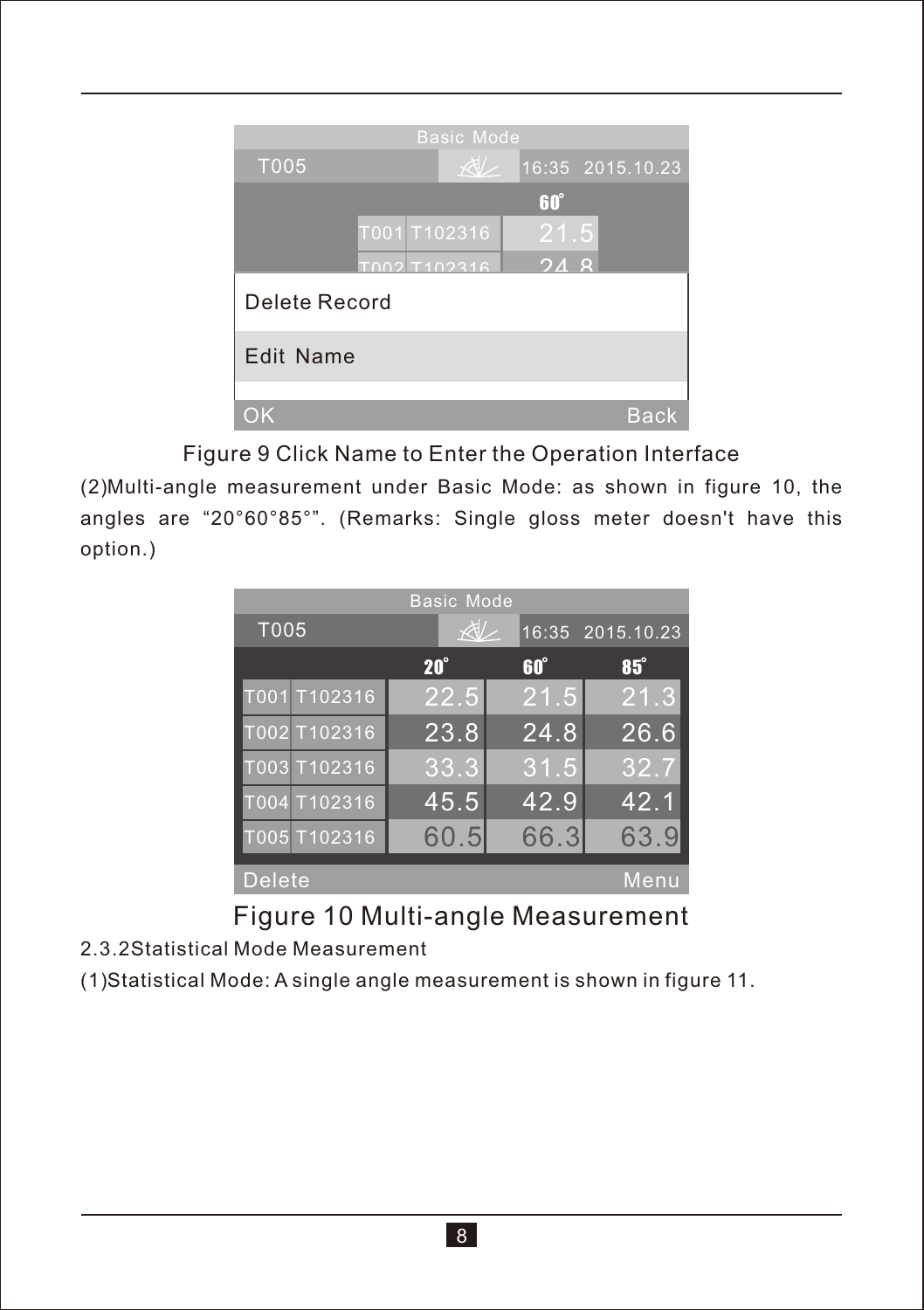|        |      |         | <b>Statistics Measure</b> |          |        |                    | $60^{\circ}$          |
|--------|------|---------|---------------------------|----------|--------|--------------------|-----------------------|
| S006   |      | S102316 | $\overline{\mathbb{X}}$   |          |        | $16:35$ 2015.10.23 | Remarks: This icon in |
| T003   | 75.2 |         |                           |          |        | 6/6                | single angle gloss    |
|        |      | 60°     | 73.5                      |          |        |                    | meter will only show  |
|        | Mean | Max     | Min                       | Std. Dev | Diff.  | <b>Result</b>      | one angle and cannot  |
| 60     | 74.8 | 76.1    | 72.9                      | 1.5      | $-0.4$ | Pass               | click for selection.  |
|        |      |         |                           |          |        |                    |                       |
|        |      |         |                           |          |        |                    |                       |
| Delete |      |         |                           |          |        | Menu               |                       |

Figure 11 Single Angle Measurement under Statistical Mode

Click "Statistics Measure" at the top of the interface. It will enter statistical mode parameter settings directly.

"S006" means the record number of current measurement which begins with letter "S".

The icon( $\mathbb{Z}$ ) is a shortcut key for angle selection. (Remarks: Single gloss meter doesn't have this option.)

"6/6": The first "6" means you have finished the 6th measurement, the second "6" means the statistical measurement times is 6. How to set times for measurements will explain on chapter 3.3.2 Statistics Mode Parameter. When finished all measurements, those value will be saved as a complete statistics record automatically.

"75.2" means the last measuring value.

 $"74.8,76.1,72.9,1.5, -0.4"$  means average value, max value, min value, standard deviation, difference value respectively.

Standard Deviation: the formula is 
$$
S = \sqrt{\frac{1}{n-1} \sum_{i=1}^{n} (x_i - \bar{x})^2}
$$

Difference: The difference between the sample and the target value.

Result: "Pass" means the sample is qualified and the result is in the tolerance range. "Fail" means the sample is unqualified and the result is not in the tolerance range (Tolerance setting is explained in chapter 3.5).

After completing the current testing, click "Delete" will delete this record.

**Attention: Only when the difference switch is open, the standard value, standard deviation and difference will display.**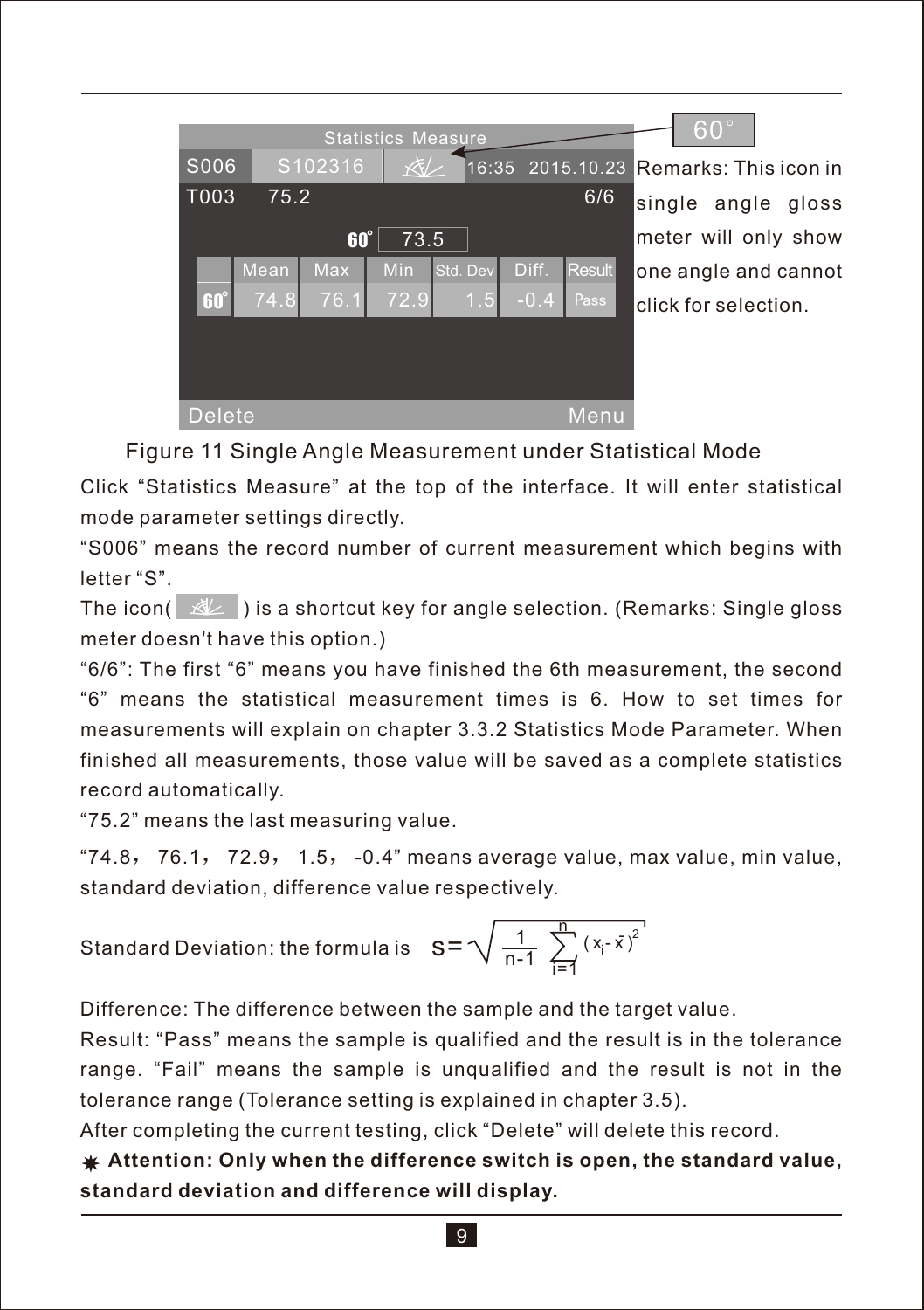(2) Multi-angle measurement in Statistical Mode: as shown in figure 12, the angles are "20°60°85°". (Remarks: Single angle gloss meter doesn't have this option).

|               | <b>Statistics Measure</b> |            |              |          |        |                  |  |  |
|---------------|---------------------------|------------|--------------|----------|--------|------------------|--|--|
| S006          |                           | S102316    | $\mathbb{X}$ |          |        | 16:35 2015.10.23 |  |  |
| T003          | 44.5                      |            | 75.2         | 89.8     |        | 6/6              |  |  |
| $20^\circ$    | 44.6                      | $60^\circ$ | 73.5         |          | 85°    | 90.3             |  |  |
|               | Mean                      | Max        | Min          | Std. Dev | Diff.  | <b>Result</b>    |  |  |
| $20^\circ$    | 44.3                      | 47.7       | 41.9         | 2.8      | $-0.2$ | Pass             |  |  |
| $60^\circ$    | 74.8                      | 76.1       | 72.9         | 1.5      | $-0.4$ | Pass.            |  |  |
| $85^\circ$    | 90.4                      | 90.8       | 89.8         | 0.5      | $-0.6$ | Pass             |  |  |
| <b>Delete</b> |                           |            |              |          |        | Menu             |  |  |

Figure 12 Multi-angle measurement under Statistical Mode

"T003 44.5 75.2 89.8" is the standard value of Statistics Measure (T003 is the Standard record number, 44.5 is the value under angle 20°, 75.3 is the value under angle of 60°, 89.8 is the value under angle of 85°)

## 2.3.3 Continuous Mode

(1)Single angle measurement: as shown in figure 13.



Figure 13 Continuous Mode-Single Angle Measurement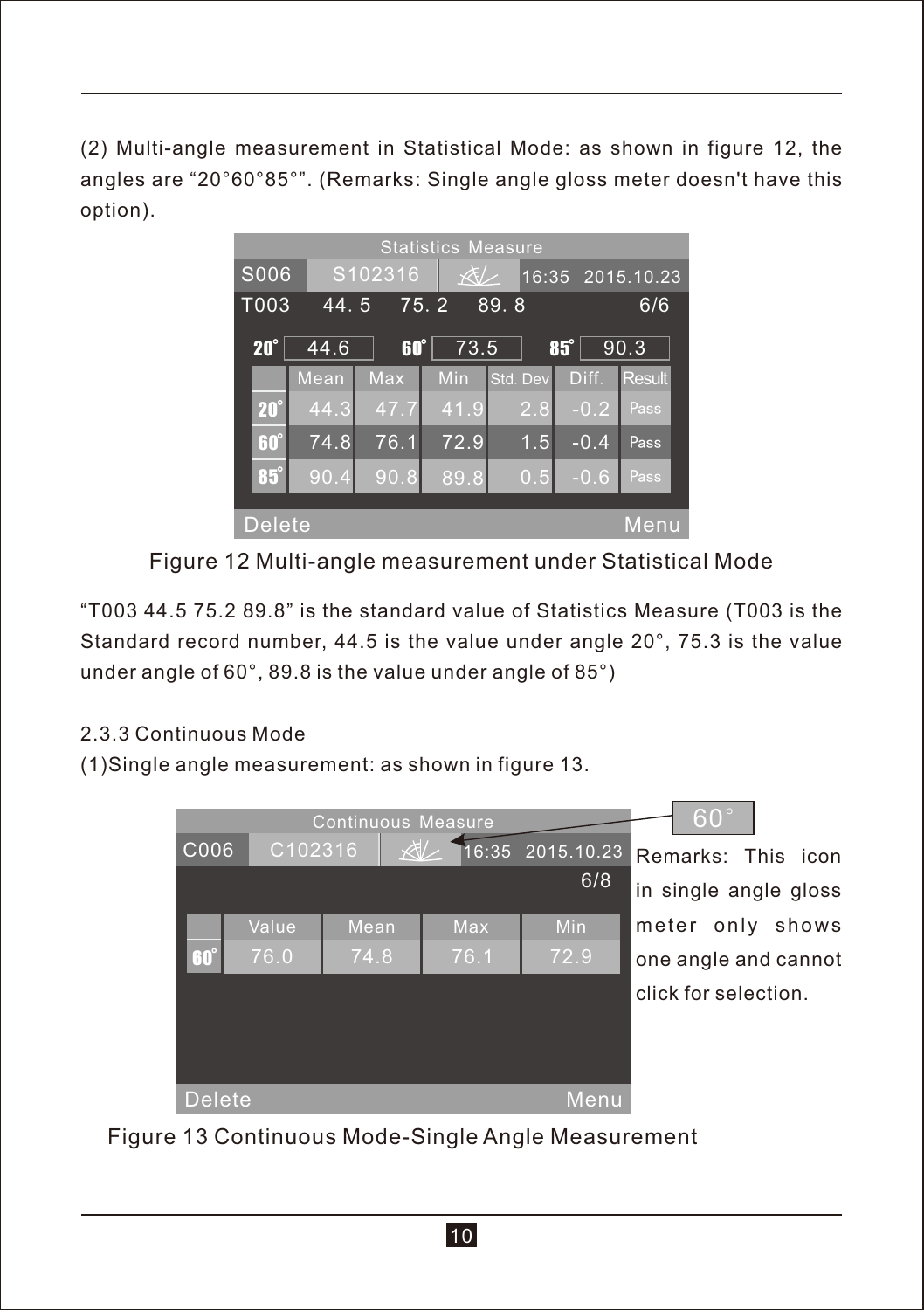Click "Continuous Measure" at the top of the interface. It will enter continuous mode parameter settings directly.

"C006" is the current measurement number which begins with the letter "C".The icon ( $\mathbb{R}$ ) is a shortcut key for angle selection. (Remarks: Single angle gloss meter doesn't have this option)

"C102316" is a default name for measurement record. It is made up of "C"+"month"+"day", "C" means continuous record, "102316" means it's measuring at 16:00 pm on 23th October. Click the record name, you can modify it (Max: 8-bit numbers or characters), as shown in Figure 23.

(2) Multi-angles measurement: as shown in figure 14. The angles are "20°60°85°" (Remark: single angle gloss meter doesn't have this option).

|               | <b>Continuous Measure</b> |                         |  |  |      |                  |  |  |
|---------------|---------------------------|-------------------------|--|--|------|------------------|--|--|
| C006          |                           | $\mathbb{X}$<br>C102316 |  |  |      | 16:35 2015.10.23 |  |  |
|               |                           |                         |  |  |      | 6/8              |  |  |
|               | Value                     | Mean                    |  |  | Max  | Min              |  |  |
|               |                           |                         |  |  |      |                  |  |  |
| $20^\circ$    | 42.1                      | 44.3                    |  |  | 47.7 | 41.9             |  |  |
| $60^\circ$    | 76.0                      | 74.8                    |  |  | 76.1 | 72.9             |  |  |
| $85^\circ$    | 90.6                      | 90.4                    |  |  | 90.8 | 89.8             |  |  |
|               |                           |                         |  |  |      |                  |  |  |
|               |                           |                         |  |  |      |                  |  |  |
| <b>Delete</b> |                           |                         |  |  |      | Menu             |  |  |

Figure 14 Multi-angles measurement

#### 2.4 Connecting to PC

Click "Comm" to enter the interface shown in figure 15. Follow the tips to connect instrument to PC. Use USB cable to connect the instrument with PC first. Click "OK", the instrument will enter "Communicating...", and then you can control the instrument through the software. (Precondition: please install the software on your PC properly. The software and installation instruction are in CD.)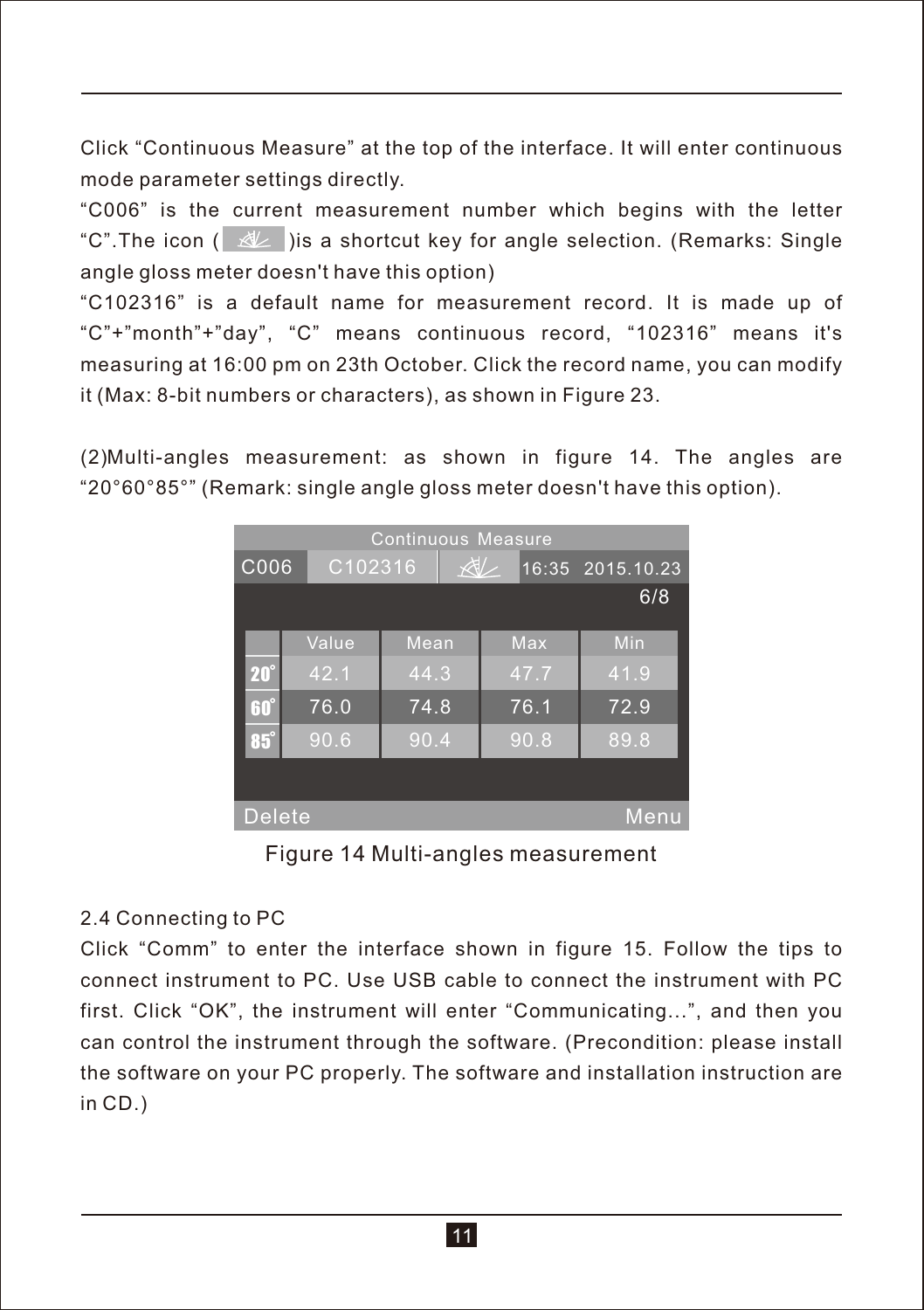

Figure 15 Communicating

## 2.5 Print

Connect the instrument to mini printer. It will print measurement data automatically when measuring.

## 3.System Function Description

## 3.1 Data Management

Click "Data" in main menu to enter data management interface as shown in figure 16. Data management is mainly for checking and operating the records.



Figure 16 Data Management

## 3.1.1 Check Record

Click "Check Record", shown in figure 17, you can check basic record, statistical record and continuous record.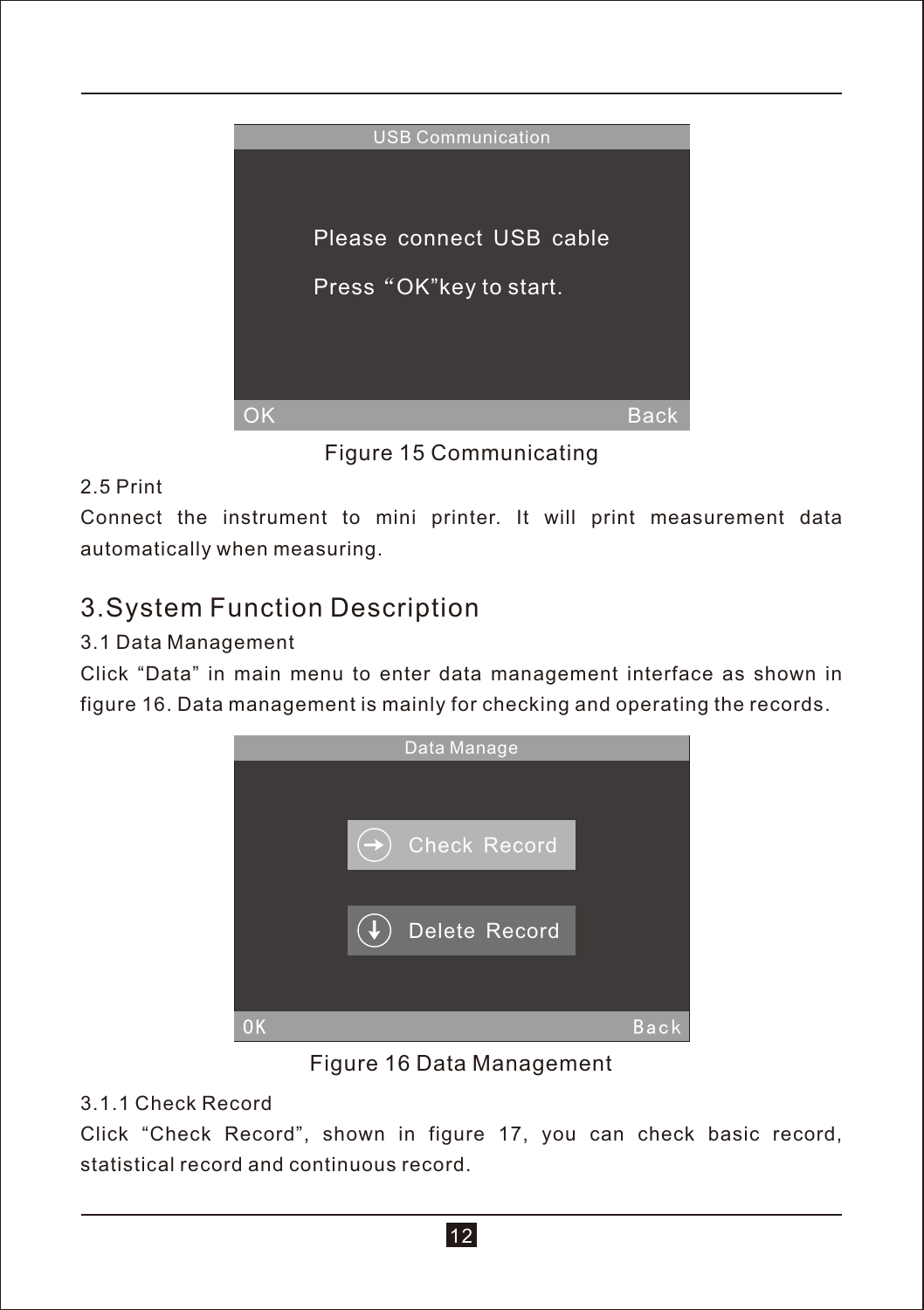

## Figure 17 Check Record

You can check records in single angle mode, double angle mode and tri-angle mode. Click the shortcut icon ( $\ll$ )to select angels directly, as shown in figure 7. (Remarks: Single angle gloss meter don't have this option)

#### (1) Check Basic Record

There are 5 record one page on the screen. When choose angle 60°, please see Figure 18. When choose tri-angle "20°60°85°", please see Figure 19.



Figure 18 Single Angle Record in Basic Mode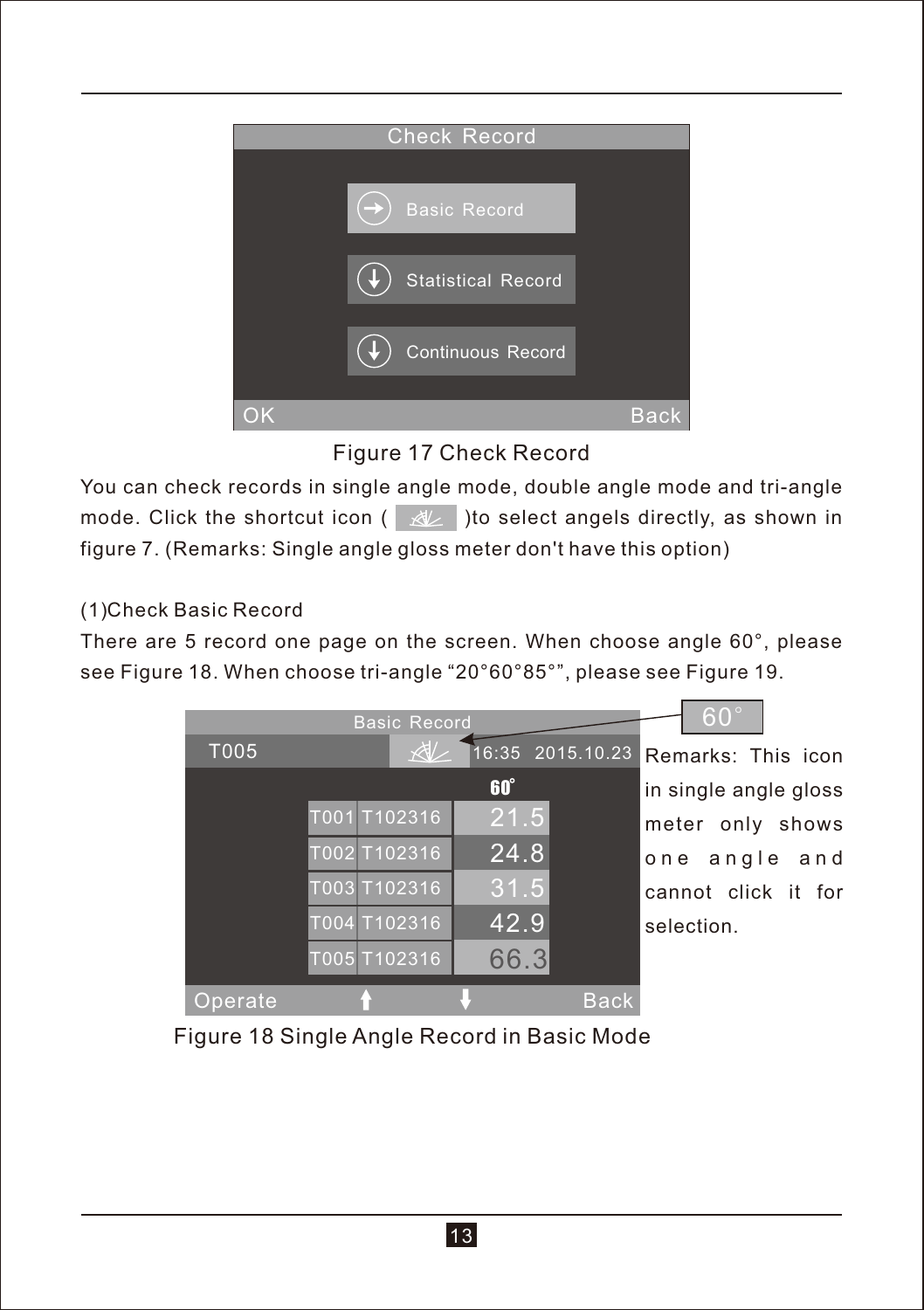|              | <b>Basic Record</b> |      |                  |
|--------------|---------------------|------|------------------|
| T005         | 处                   |      | 16:35 2015.10.23 |
|              | $20^\circ$          | 60°  | 85°              |
| T001 T102316 | 22.5                | 21.5 | 21.3             |
| T002 T102316 | 23.8                | 24.8 | 26.6             |
| T003 T102316 | 33.3                | 31.5 | 32.7             |
| T004 T102316 | 45.5                | 42.9 | 42.1             |
| T005 T102316 | 60.5                | 66.3 | 63.9             |
| Operate      |                     |      | Back             |

Figure 19 Tri-angle Record in Basic Mode

You can check record by clicking "↑" and"↓". When click one record before release, the No. and name of this record will become yellow, as shown in figure 20. After release, it will enter the operation interface as shown in figure 21.

When click "Operation", you can operate the last record.

|              | <b>Basic Record</b> |            |                  |
|--------------|---------------------|------------|------------------|
| T005         | $\sqrt{2}$          |            | 16:35 2015.10.23 |
|              | $20^\circ$          | $60^\circ$ | 85°              |
| T001 T102316 | 22.5                | 21.5       | 21.3             |
| T002 T102316 | 23.8                | 24.8       | 26.6             |
| T003T102316  | 33.3                | 31.5       | 32.7             |
| T004 T102316 | 45.5                | 42.9       | 42.1             |
| T005 T102316 | 60.5                | 66.3       | 63.9             |
| Operate      |                     |            | <b>Back</b>      |

Figure 20 Select Basic Record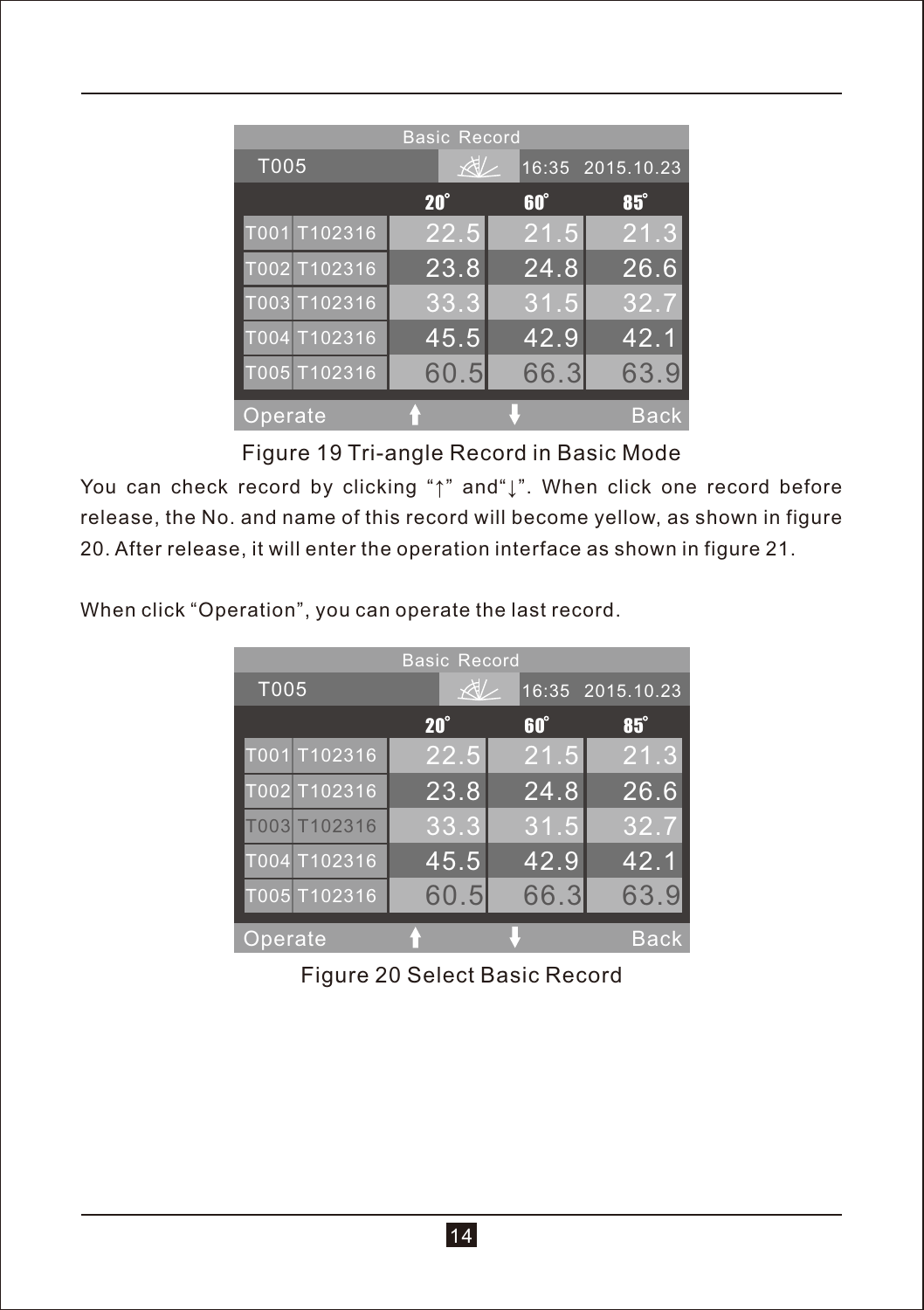

## Figure 21 Basic Record Operation

**Delete Record:** Click "Delete Record", it will pop up a warning interface as shown in figure 22. Click "OK", the selected record will be deleted. Click "Back" to give up the current operation.

**Edit Record Name:** Click "Edit Name" to edit the current record name (Max: 8 bit characters). After completing it, click "OK", then the modified name will be saved.

**Standard Entering:** Click "Standard Entering", the selected record will be transferred as a standard record of statistic measurement.

**Search:** Users can search the record by "Search Index" and "Search Name" if the instrument has stored too much data.



15 Figure 22 Warning for Deleting Record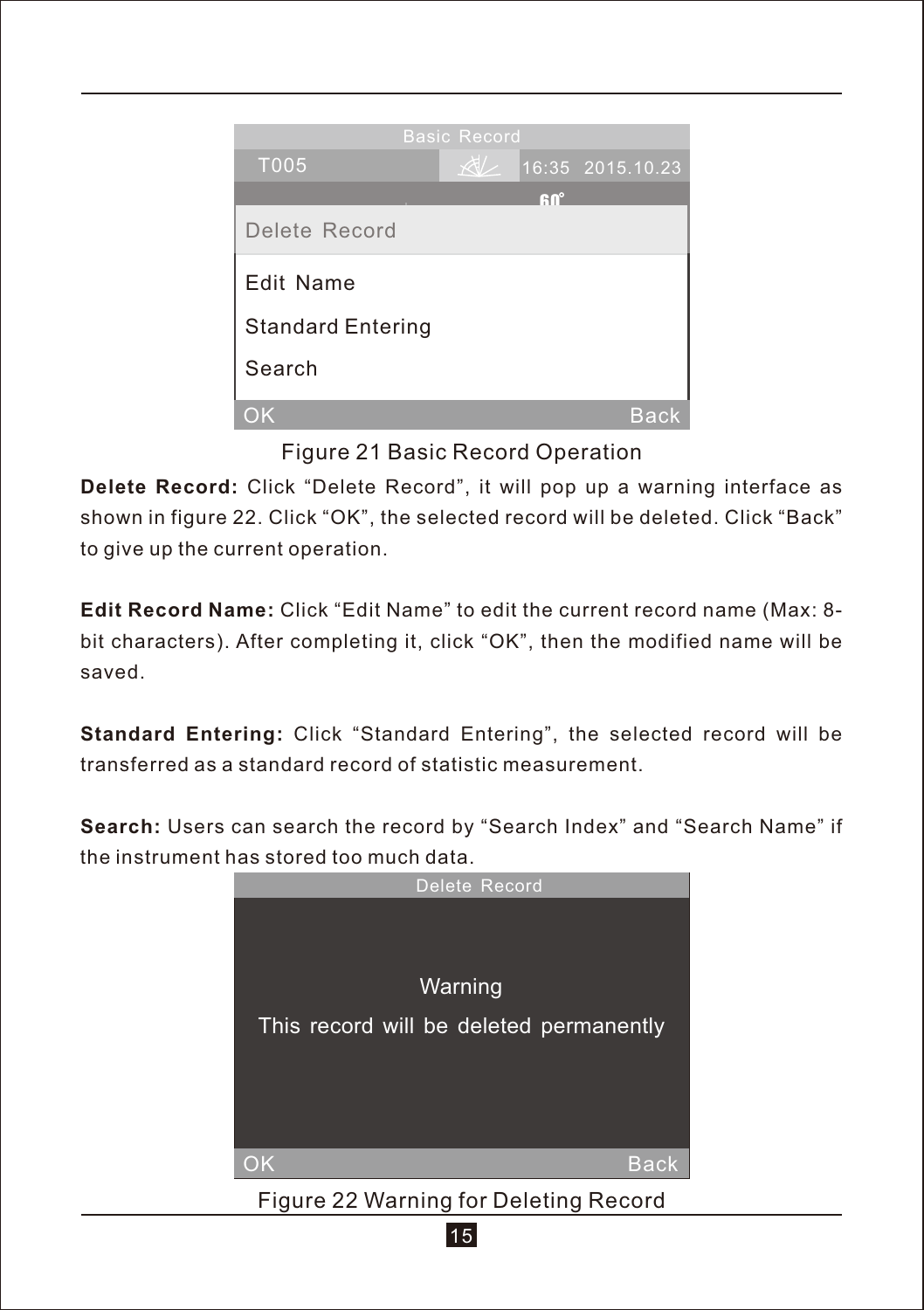| <b>Edit Name</b>         |           |                       |                 |                                                   |  |  |  |
|--------------------------|-----------|-----------------------|-----------------|---------------------------------------------------|--|--|--|
| t2300A                   |           |                       |                 |                                                   |  |  |  |
|                          |           |                       |                 | 賱                                                 |  |  |  |
| $\overline{\phantom{a}}$ |           | $\overline{2}$<br>ABC | 3<br>DEF        | $\left\langle \overline{\mathsf{x}}\right\rangle$ |  |  |  |
| ٠<br>?                   | GHI<br>4  | 5<br>JKL              | <b>MNO</b><br>6 | ÛA                                                |  |  |  |
|                          | PQRS<br>7 | TUV<br>8              | 9 WXYZ          |                                                   |  |  |  |
|                          | $123*$    |                       |                 | Zh/Abc                                            |  |  |  |
| OK                       |           |                       |                 | <b>Back</b>                                       |  |  |  |

## Figure 23 Edit Name

(2) Check Statistical Record

When choose the angle 60°, it will display only one record, shown in Figure 24. When choose the angle 20°60°85°, please see Figure 25.

Click the record name "S102316", you can modify it, shown in Figure 23.



Figure 24 Single Angle Measurement in Statistical Mode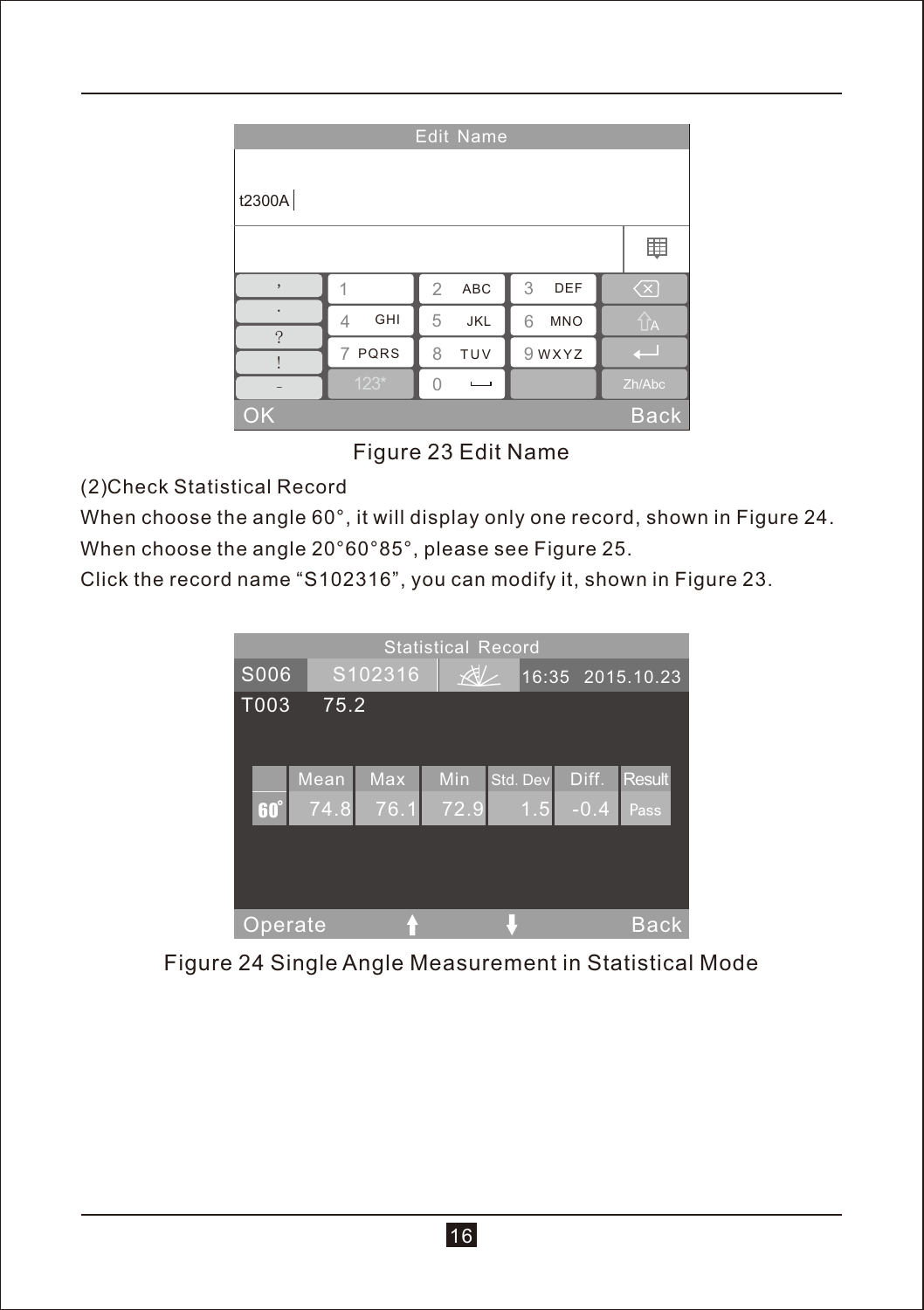|            | <b>Statistical Record</b>    |                                            |      |                  |                   |               |  |
|------------|------------------------------|--------------------------------------------|------|------------------|-------------------|---------------|--|
| S006       |                              | $\forall t$<br>S102316<br>16:35 2015.10.23 |      |                  |                   |               |  |
|            | T003<br>89.8<br>44.5<br>75.2 |                                            |      |                  |                   |               |  |
|            |                              |                                            |      |                  |                   |               |  |
|            | Mean                         | Max                                        | Min  | Std. Dev         | Diff.             | <b>Result</b> |  |
| $20^\circ$ | 44.3                         | 47.7                                       | 41.9 | 2.8              | $-0.2$            | Pass          |  |
| 60°        | 74.8                         | 76.1                                       | 72.9 | 1.5              | $-0.4$            | Pass          |  |
| $85^\circ$ | 90.4                         | 90.8                                       | 89.8 | $0.\overline{5}$ | $-0.\overline{6}$ | Pass          |  |
|            |                              |                                            |      |                  |                   |               |  |
| Operate    |                              |                                            |      |                  |                   | Back          |  |

Figure 25 Tri-angle Measurement in Statistical Mode



## Figure 26 Operation Menu of Statistical Record

(3) Check Continuous Record

This operation is same with Check Statistical Record, please refer to the former description.

#### 3.1.2 Delete Record

Click "Delete Record" in "Data", shown in figure 27. There are three modes: "Delete Basic Record", "Delete Statistical Record" and "Delete Continuous Record".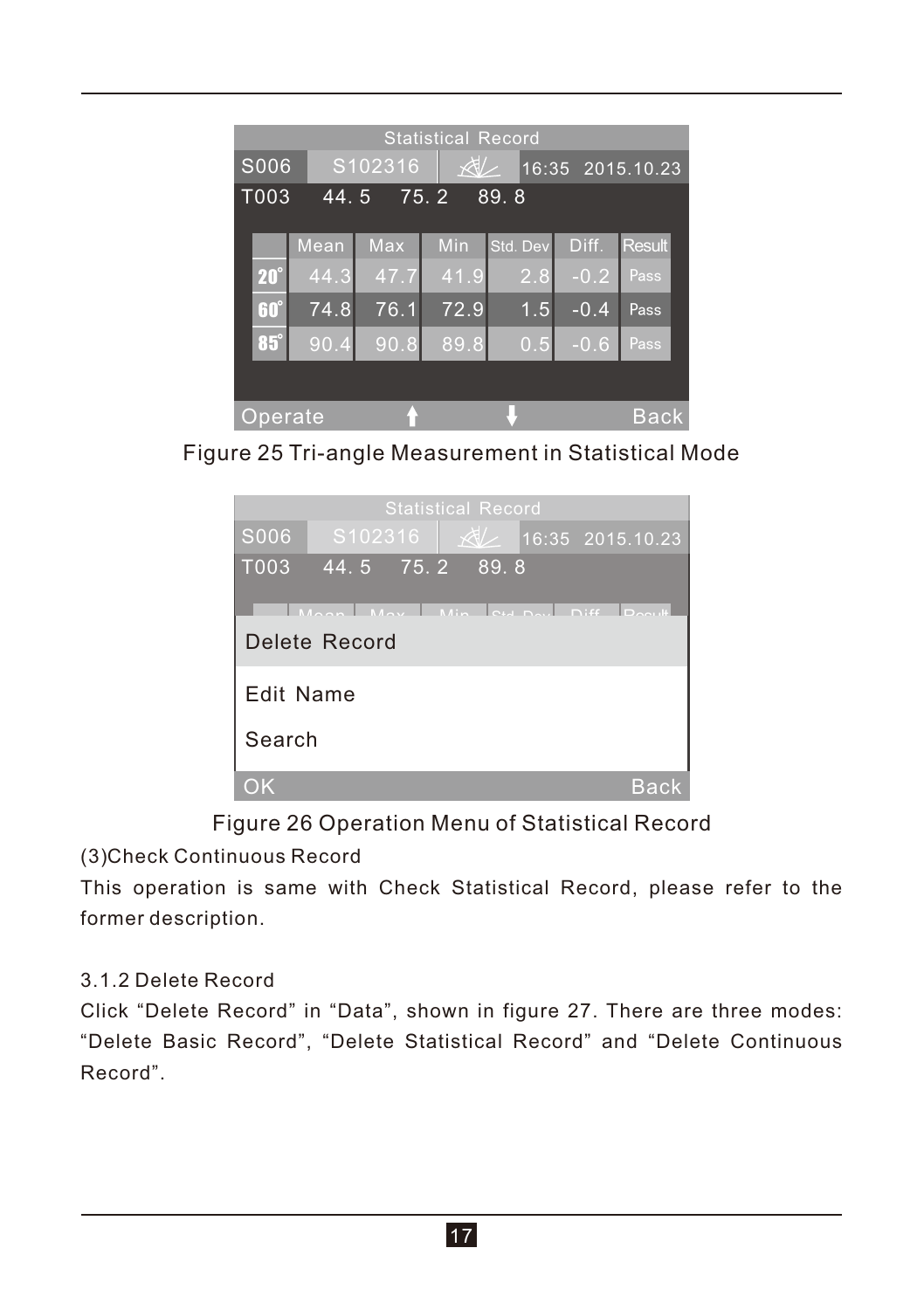

Figure 27 Delete Record



Figure 28 Warning Interface

## 3.2 Mode Selection

Click "Mode" to select different measurement mode according to requirements, as shown in Figure 6.

## 3.3 Mode Parameter

Click "Parameter" to set the mode parameters, as shown in Figure 29.

Or click the name at the top of the interface to enter corresponding mode parameters setting interface directly.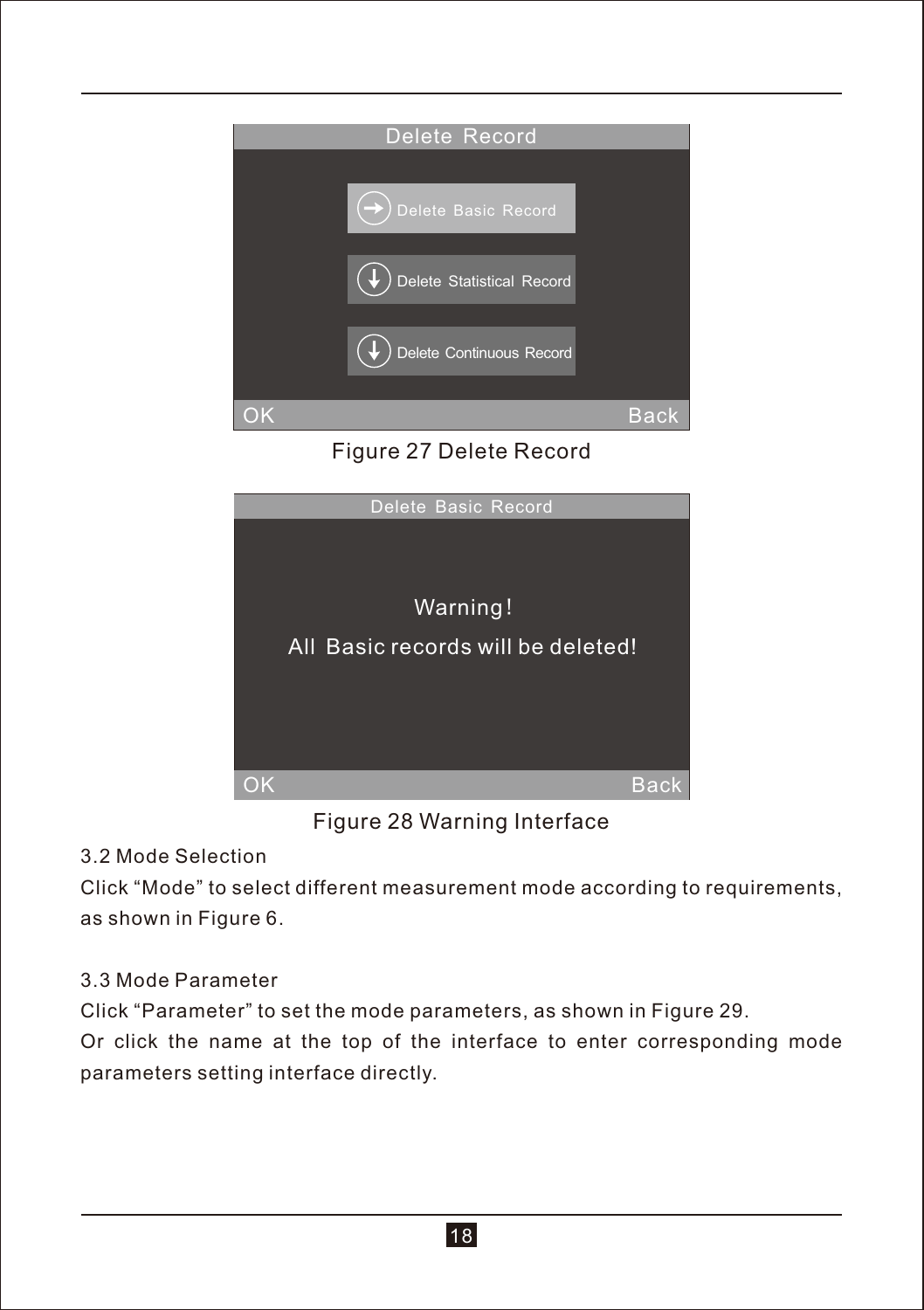

Figure 29 Sub-menu of Mode Parameter

#### 3.3.1Average Measurement in Basic Mode

This is an additional functional for Basic Mode. Click "Basic Mode Average" to set measurement times, as shown in figure 30. The number range is 0-99.

Users can modify measurement angle, edit name and delete record in this mode. All testing data will be saved in basic record.

| <b>Measurement Times</b> |   |              |                      |
|--------------------------|---|--------------|----------------------|
| 9                        |   |              |                      |
|                          |   |              |                      |
|                          | 2 | 3            | $\overline{\propto}$ |
| Δ                        | 5 | 6            |                      |
|                          | 8 | $\mathbf{Q}$ |                      |
|                          |   |              |                      |
| OK                       |   |              | <b>Back</b>          |

Figure 30 Measurement Times Setting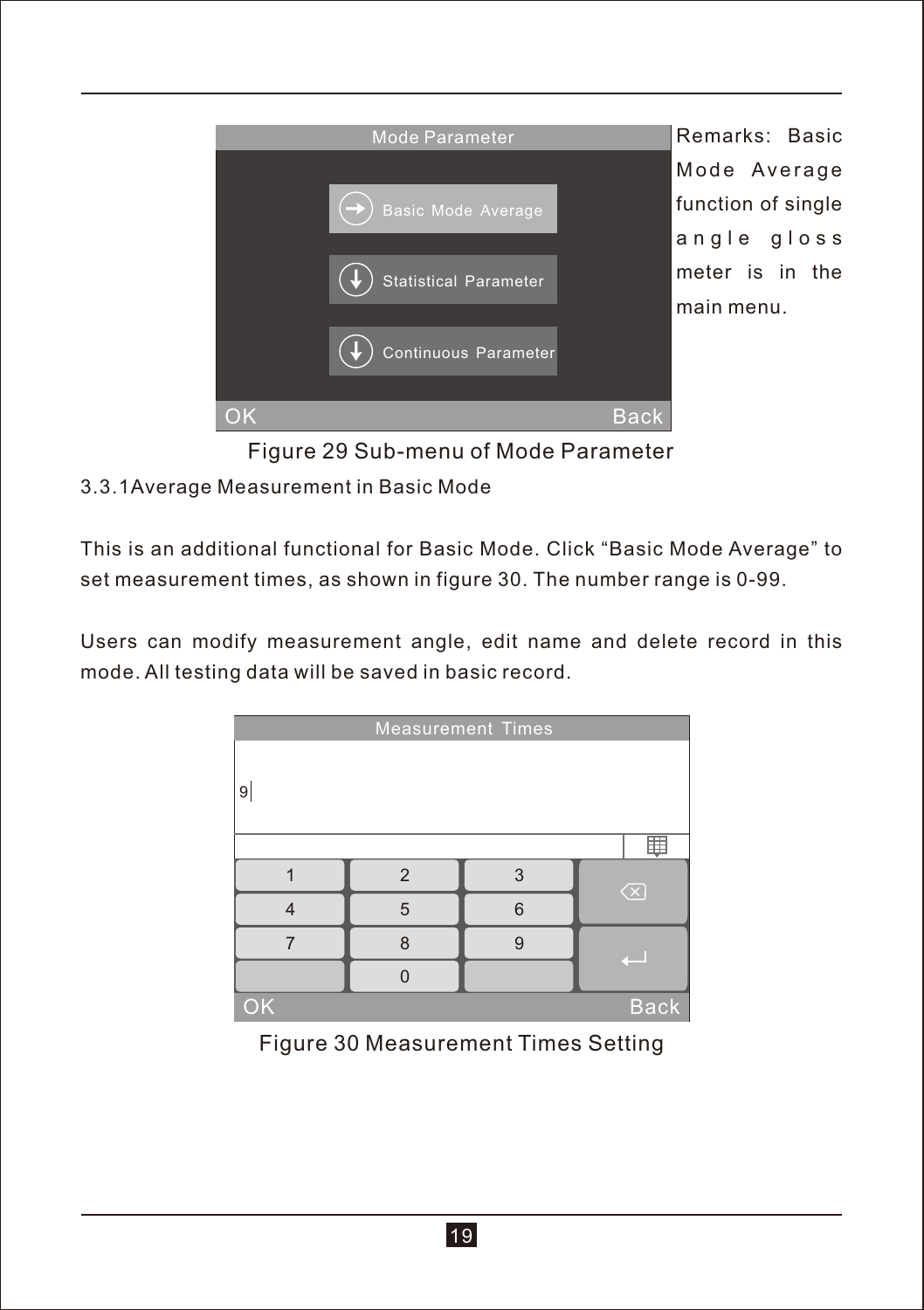| <b>Basic Mode</b> |         |                    |                    |                  |
|-------------------|---------|--------------------|--------------------|------------------|
| T005              |         | $\forall x$        |                    | 16:35 2015.10.23 |
| 6/9               |         | $20^\circ$<br>60.5 | $60^\circ$<br>66.3 | 85°<br>63.9      |
| T001              | T102316 | 22.5               | 21.5               | 21.3             |
| T002              | T102316 | 23.8               | 24.8               | 26.6             |
| T <sub>003</sub>  | T102316 | 33.3               | 31.5               | 32.7             |
| <b>T004</b>       | T102316 | 45.5               | 42.9               | 42.1             |
| IO05              | T102316 | 60.1               | 66.0               | 63.8             |
| Delete<br>Menu    |         |                    |                    |                  |

Figure 31 Multi-angle Measurement in Basic Mode Average

## 3.3.2 Statistical Mode Parameter

Users can set measurement times, difference switch, select standard and input standard.



Figure 32 Sub-menu of Statistical Mode Parameter

(1) Measurement Times

You can set measurement times (range 1 to 99).

The instrument will calculate automatically and display average value (mean), Max value, Min value. If open the difference switch, it will also display standard deviation, difference value and results.

## (2) Difference Switch

When the difference switch is closed, statistic measurement only evaluates the average value, Max value and Min value. It will not show the comparative function. In figure 33, upper-left part doesn't show the standard data, only

20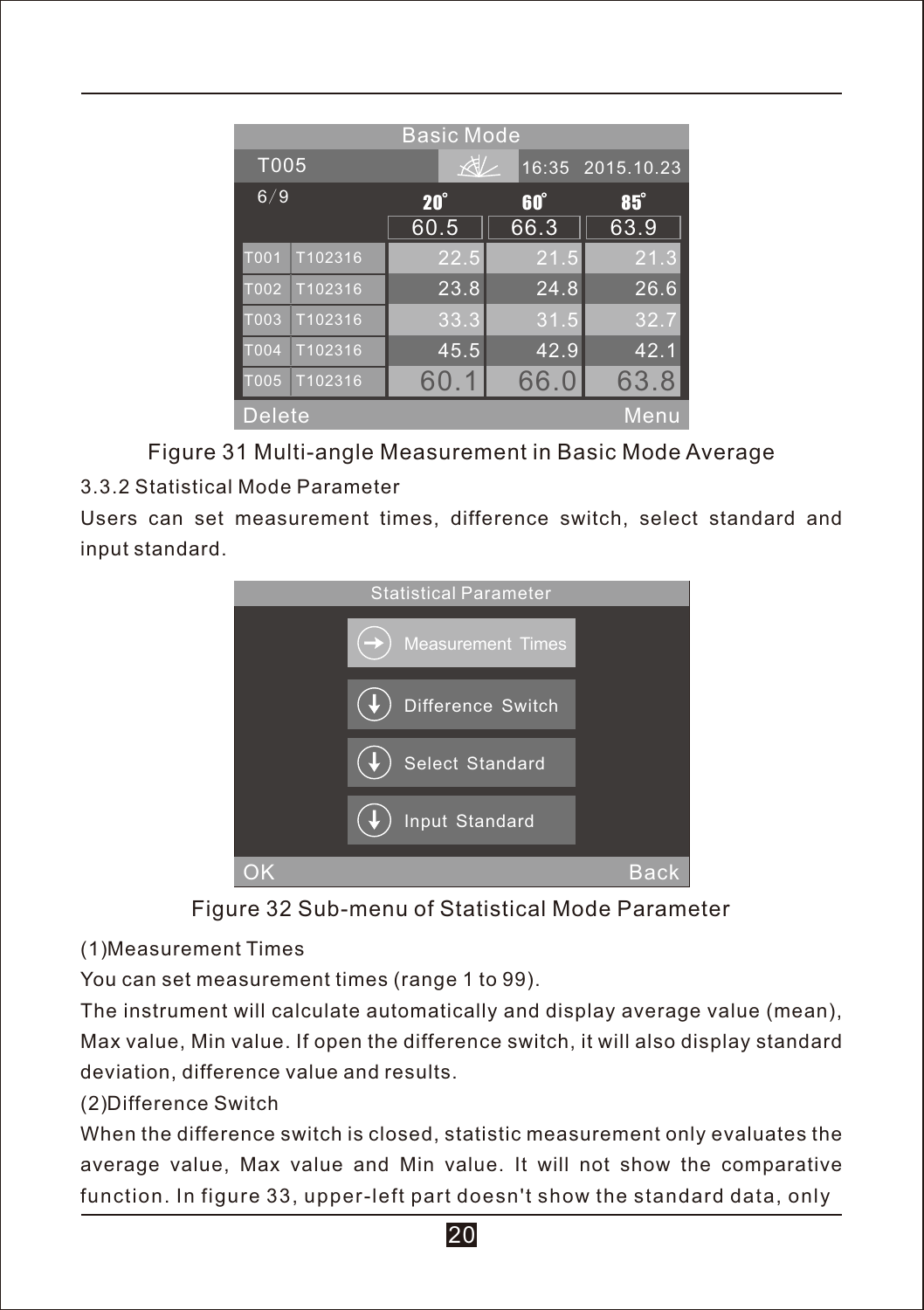show the Mean value, Max value and Min value.

When open the difference switch, it will have the function of comparing data with standard sample, as shown in figure 11 or figure 12 (Attention: Single angle gloss meter only shows single angle value)



Figure 33 Statistic Measurement When Difference Switch Closed

#### (3) Select Standard

The standard of statistics measurement defaults to the last record of basic record. If need to select other records as the standard, click "Select Standard" and click arrow to turn the page.

Eg: Click "Search", users can search the record by "Search Index" and "Search Name". Click the searched record to choose it as an entering standard.

| <b>Basic Record</b> |             |            |                  |
|---------------------|-------------|------------|------------------|
| T005                | $\forall x$ |            | 16:35 2015.10.23 |
|                     | $20^\circ$  | $60^\circ$ | $85^\circ$       |
| T001 T102316        | 22.5        | 21.5       | 21.3             |
| T002 T102316        | 23.8        | 24.8       | 26.6             |
| T003 T102316        | 33.3        | 31.5       | 32.7             |
| T004 T102316        | 45.5        | 42.9       | 42.1             |
| T005 T102316        | 60.5        | 66.3       | 63.9             |
| Search              |             |            | <b>Back</b>      |

Figure 34 Multi-angle Standard Entering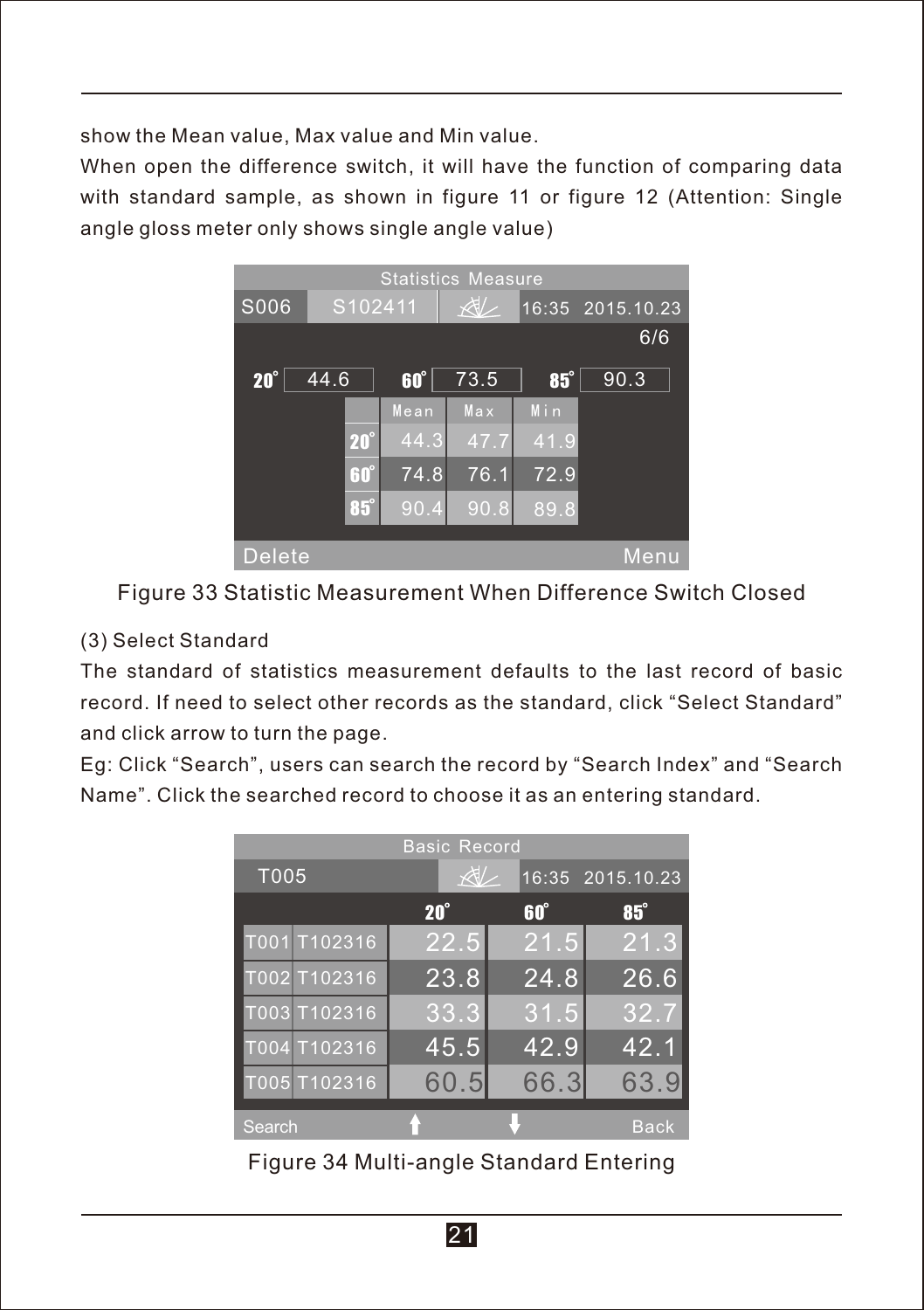(4)Input Standard

Input a new basic record data as the standard of statistical mode. This new record will be automatically saved in basic record database.

Click "Input Standard" as shown in figure 35. In the interface "Check Basic Record", if you select single angle mode, you can only input the corresponding single angle standard. If you select multi-angle mode, you can input the multiangle standard in order. Then click "OK" to edit name as shown in figure 23.

|                   | Input20° Standard |   |           |
|-------------------|-------------------|---|-----------|
| 56.3              |                   |   |           |
|                   |                   |   | 盽         |
|                   | $\overline{2}$    | 3 | $\otimes$ |
| $\overline{4}$    | 5                 | 6 |           |
| $\overline{7}$    | 8                 | 9 |           |
|                   |                   | ٠ |           |
| OK<br><b>Back</b> |                   |   |           |

Figure 35 Input Standard

#### 3.3.3 Continuous Mode Parameter

There are two functions: Measurement Times and Interval Time, shown in figure 36 and 37.



Figure 36 Sub-menu of Continuous Mode Parameter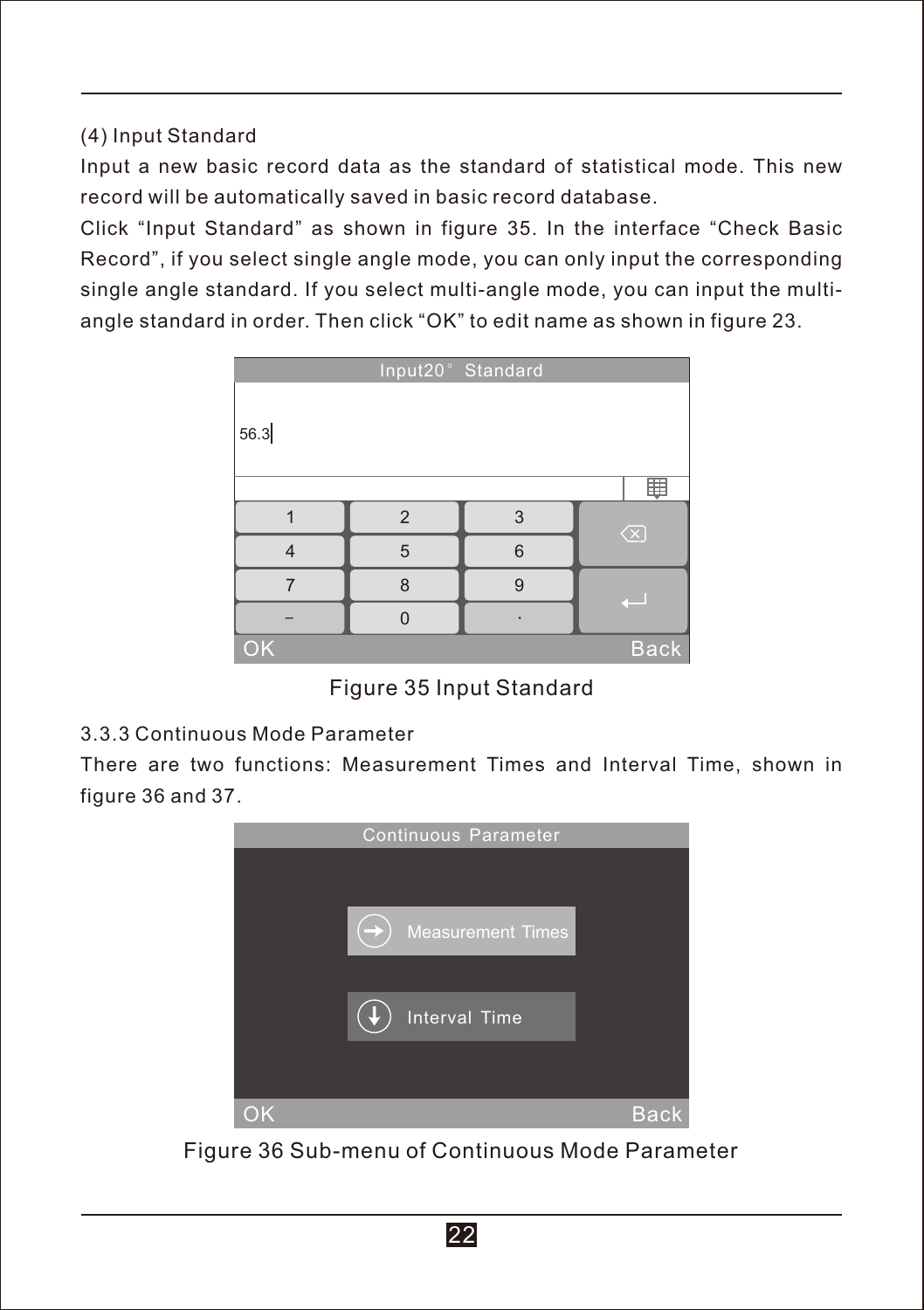| Interval Time     |                |   |                         |
|-------------------|----------------|---|-------------------------|
| 10                |                |   |                         |
| 匪                 |                |   |                         |
|                   | $\overline{2}$ | 3 | $\overline{\mathsf{X}}$ |
| $\overline{4}$    | 5              | 6 |                         |
| 7                 | 8              | 9 |                         |
|                   |                |   |                         |
| OK<br><b>Back</b> |                |   |                         |

Figure 37 Interval Time Setting in Continuous Mode

## 3.4 Angle Selection

Click "Angle" to choose measurement angles according to requirements, shown in figure 7.

## 3.5 Tolerance Setting

Click "Tolerance", shown in figure 38.Tolerance data is the standard of judgment to compare difference between statistical record and standard record. If the difference is within the tolerance range, the sample is qualified. Otherwise, the sample is unqualified.



Figure 38 Tolerance Setting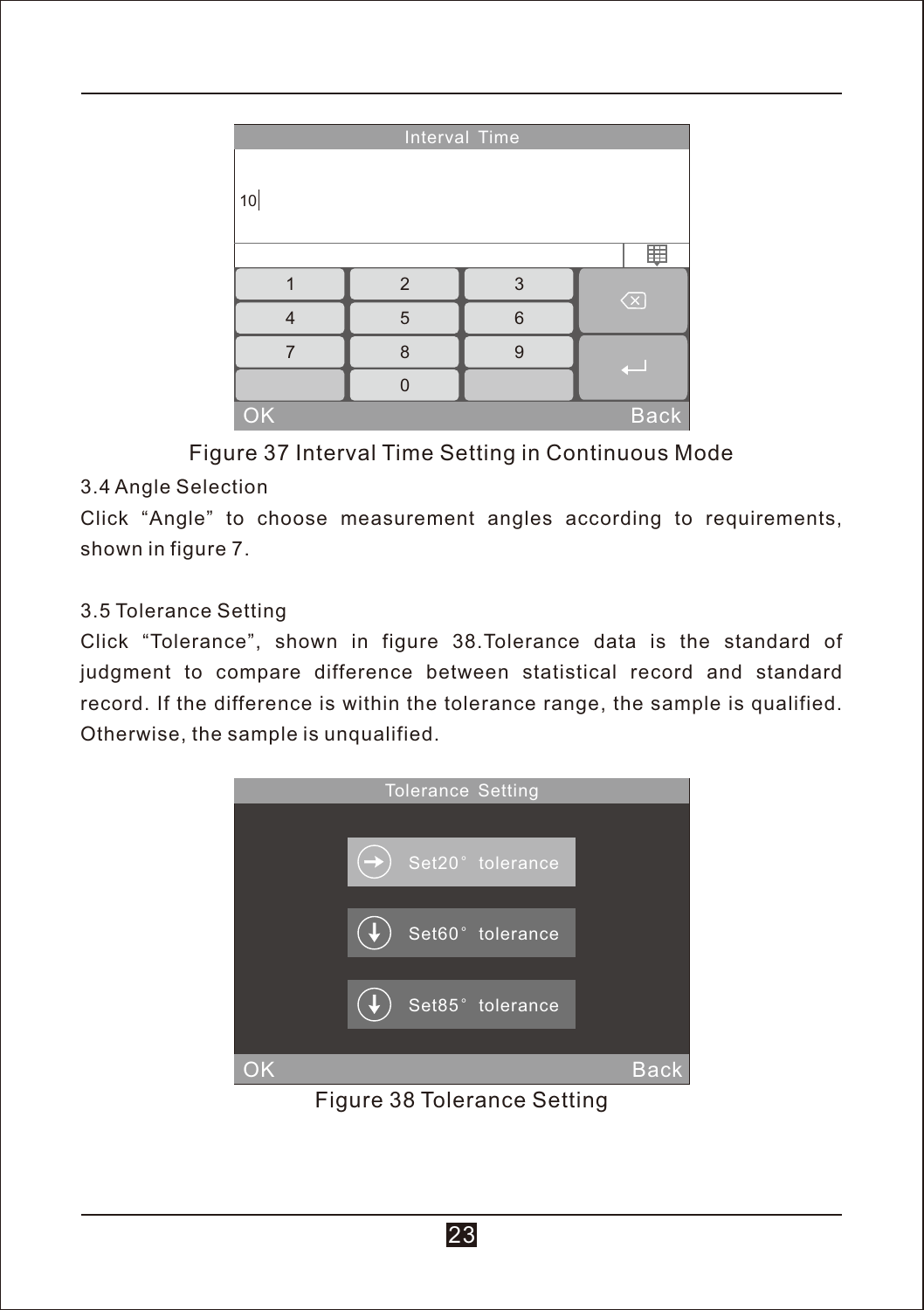## 3.6 Function Setting

Click "Setting" to set other functions as shown in figure 39. Function setting includes "Auto save", "Time Setting", "Language Setting", "Backlight Time", "Operation Habit", "Screen Brightness", "Buzzer Switch", "Restore Factory" .



Figure 39 Function Setting

### 3.6.1 Auto Save

Click "Auto Save". It has two options:"On" and "Off". If select "Off", you have to save the data manually when measuring. If select "on", the instrument will save data automatically.



Figure40 Auto Save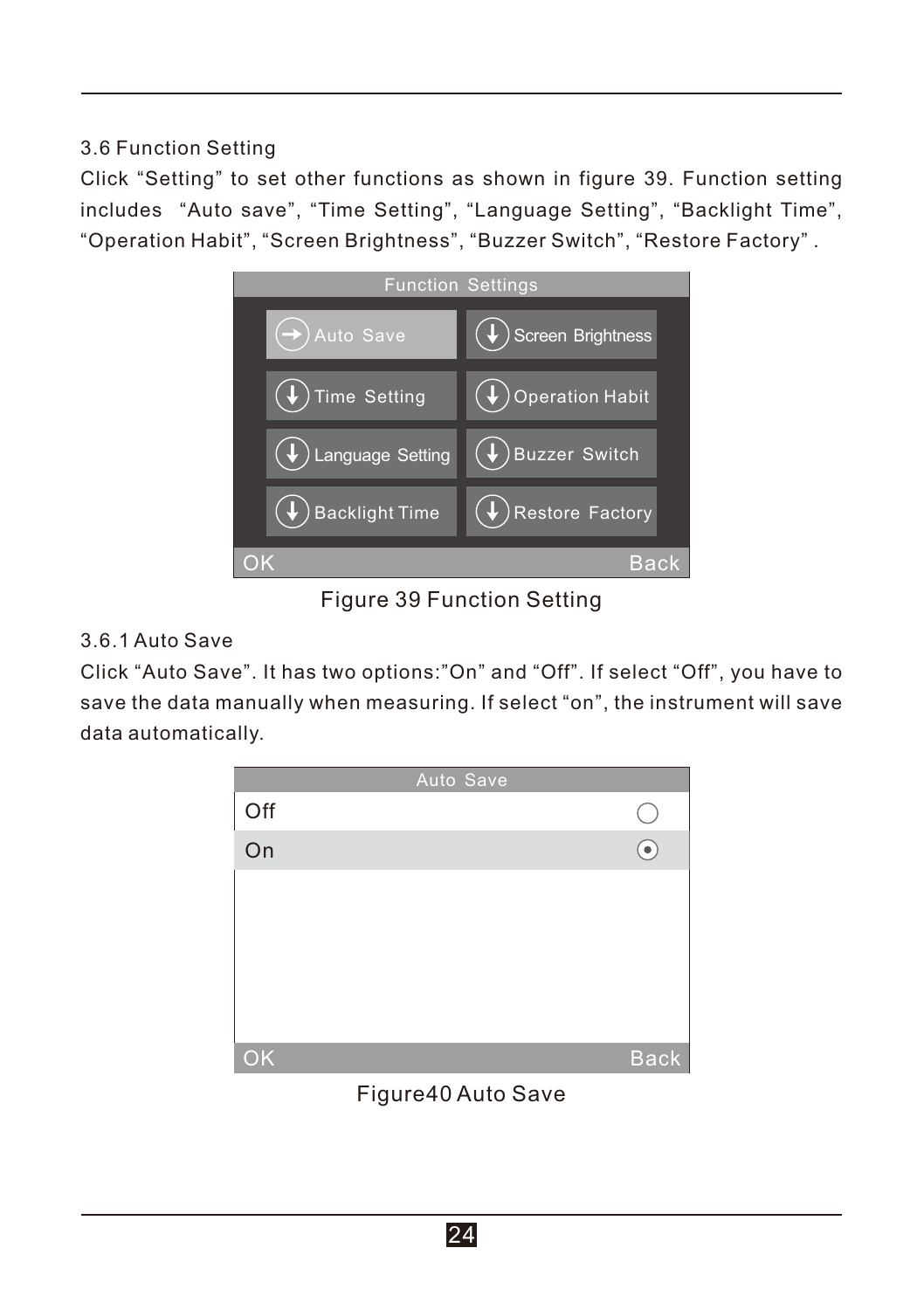### 3.6.2 Time Setting

Click "Time Setting" to set time and date, shown in figure 41.

| Time&date          |      |
|--------------------|------|
| <b>Set Time</b>    |      |
| 16:12              |      |
| Set Date           |      |
| 2015.03.11         |      |
| <b>Time Format</b> |      |
| 24 hours           |      |
| Date Format        |      |
| Year-Mon-Day       |      |
| <b>Select</b>      | Done |

## Figure 41 Time Setting

#### 3.6.3 Language Setting

Click "Language Setting" to set English or Chinese.

|         | Language Setting |             |
|---------|------------------|-------------|
| English |                  |             |
| 简体中文    |                  |             |
|         |                  |             |
|         |                  |             |
|         |                  |             |
|         |                  |             |
|         |                  |             |
| OK      |                  | <b>Back</b> |

## Figure 42 Language Setting

#### 3.6.4 Backlight Time

Click "Backlight Time" to set the backlight time according to the requirements.

## **Remarks: The instrument will turn off after one minute when the backlight goes out.**

3.6.5 Screen Brightness

Click "Screen Brightness" to adjust the brightness by "+" and "-".

#### 25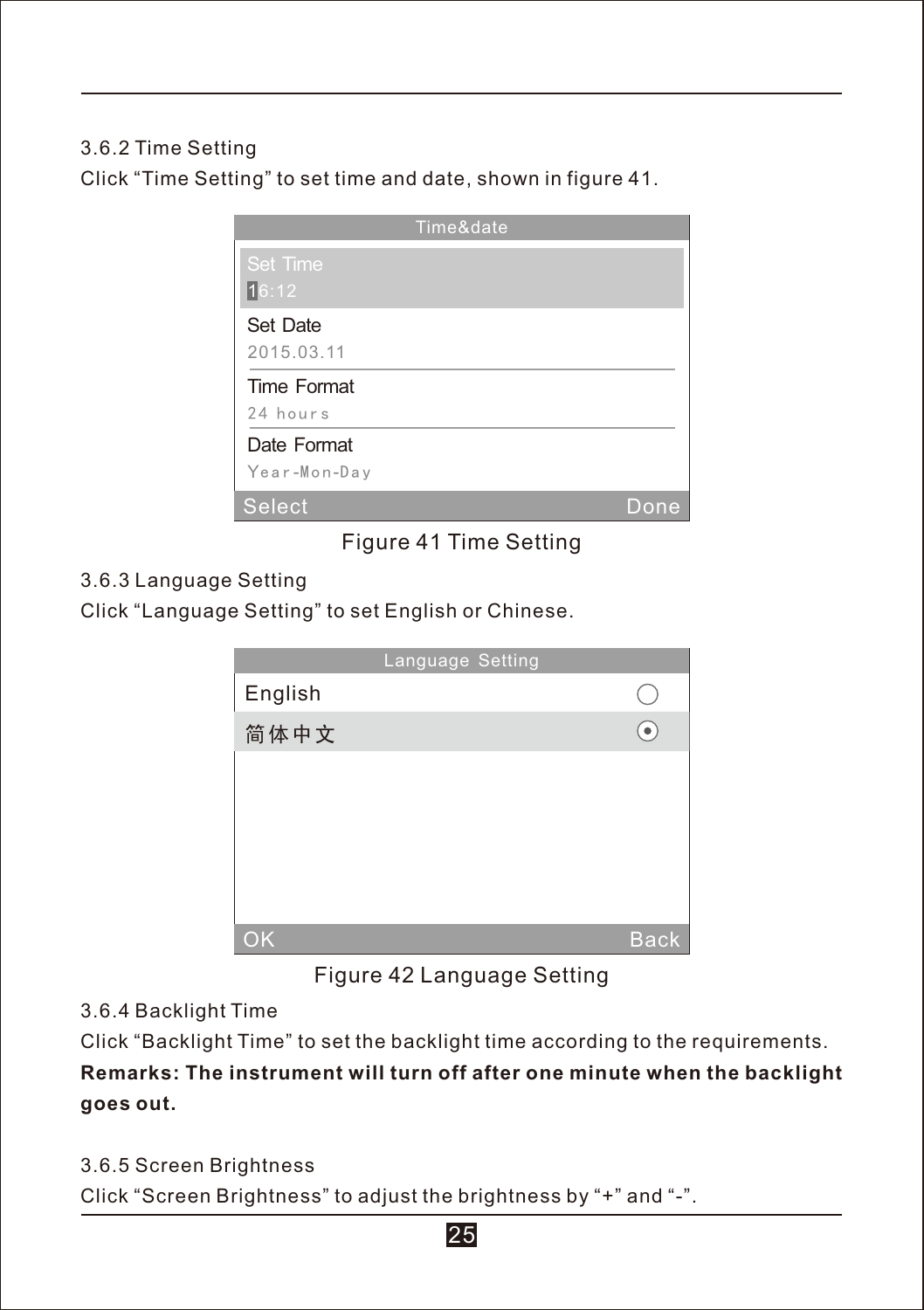### 3.6.6 Operation Habit

Click "Operation Habit". If you want to use the instrument by right hand, you can choose "Right". If want to use the instrument by left hand, then you can choose "Left".

#### 3.6.7 Buzzer Switch

Click "Buzzer Switch" in "Settings". When click "Off", it will not make a sound when measuring. When click "on", it will make a sound when measuring.

#### 3.6.8 Restore Factory

Click "Restore Factory" in "Settings", there will pop up a warning interface as shown in figure 43. Click "OK", the instrument will restore factory settings and all records will be cleared.

**Note: When set it, there will be a warning. Please operate it carefully! If you don't want to restore factory settings, please click "Back".**



Figure 43 Restore Factory Settings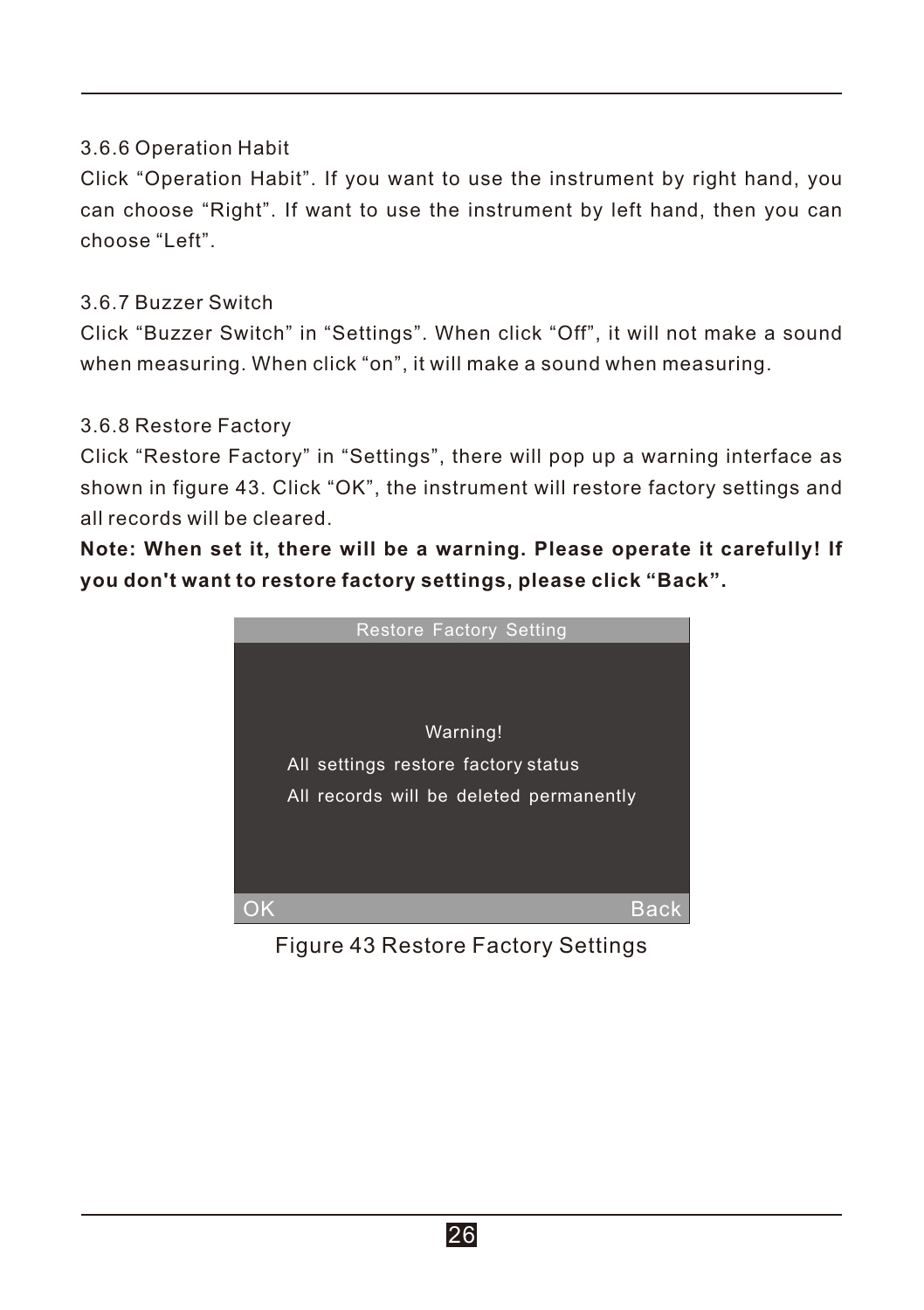## 4.Routine Maintenance

(1) The gloss meter is a precise instrument. Please operate and store it in standard laboratory environment (Temperature:  $20^{\circ}$ C, Standard atmospheric pressure, Humidity: 50~70%RH). Please avoid to use it in humid environment, strong electromagnetic interface environment, high light intensity environment and dusty environment.

(2) Standard plate is a precise optical component. Avoid being damaged by sharp object, avoid dirtying the board and avoid exposing it to sun. Regularly clean the standard plate by using soft cloth with alcohol in one direction. Ensure there are no tiny particles or sundries on the soft cloth. Before calibrating, clean the standard plate to make accurate calibration.

#### **Attention**:**Forbid to use acetone solvent!**

(3) In order to ensure the accuracy of the instrument, it is better send it back to the factory or qualified Local National Institute of Metrology for calibration. (Once a year)

(4) It needs to modify calibration value when the calibration value is different from practical measurement value. View chapter 2.2.2 for details.

(5) The gloss meter is powered by built-in battery. When long time not using this instrument, please charge it biweekly in order to protect the battery and extend the battery life.

(6) The internal clean work of the instrument should be finished by manufacturer (suggest once a year). Do not use cleaning tools to clean the internal instrument. Otherwise it will cause irreversible damage.

27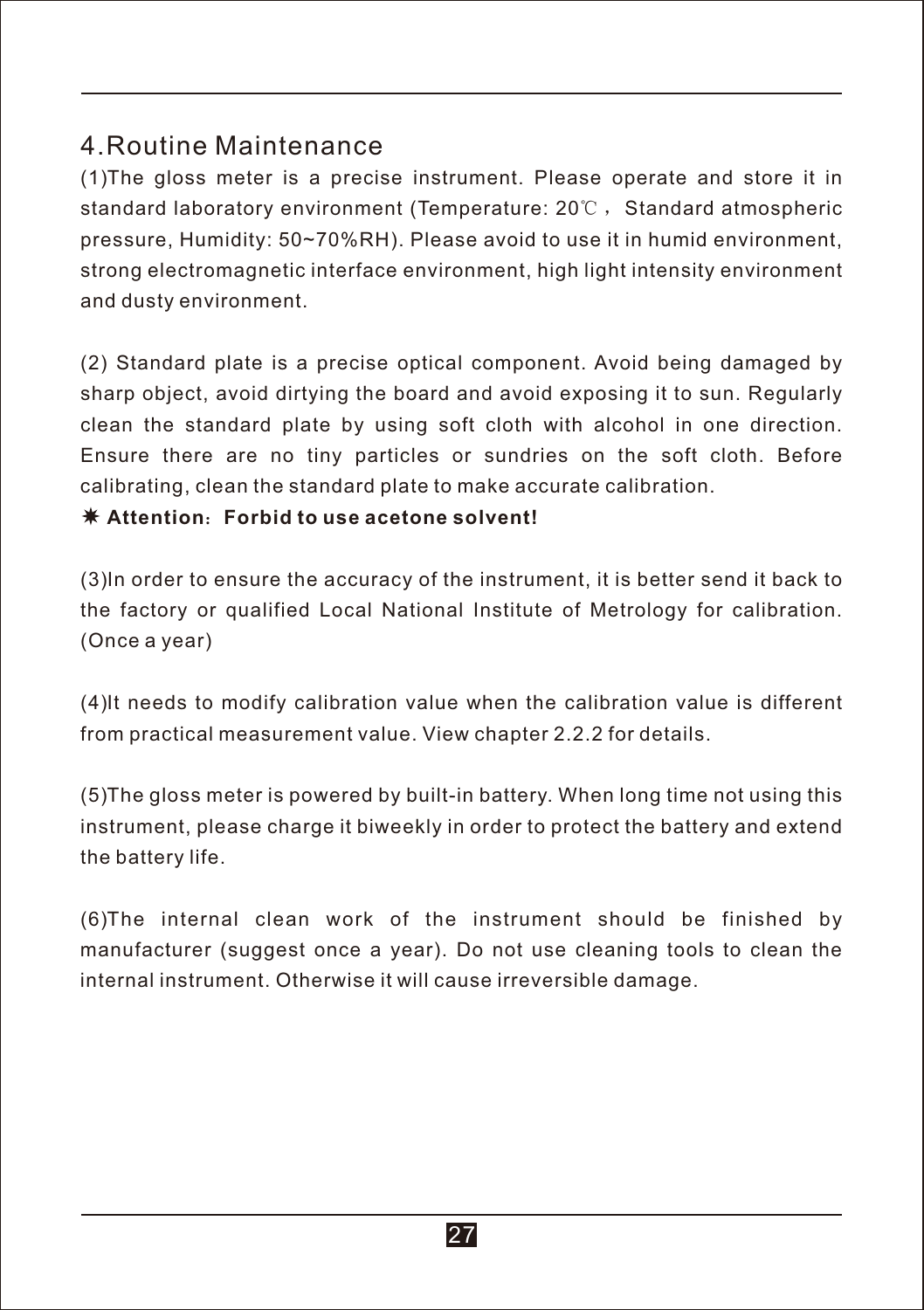## 5. Technical Specifications

| <b>Measurement Angle</b>      | $20^{\circ}$ /60° /85° /20° 60° 85°                                                                   |             |              |
|-------------------------------|-------------------------------------------------------------------------------------------------------|-------------|--------------|
| Standard                      | ISO 2813, GB/T 9754, ASTM D 523, ASTM D 2457                                                          |             |              |
| Measuring Area(mm)            | 20°: 10x10, 60°: 9x15 (small aperture: 1.5x2), 85°: 5x36                                              |             |              |
| <b>Measuring Range</b>        | $20^{\circ}$ :0-2000GU<br>60°:0-1000GU 85°:0-160GU                                                    |             |              |
| Division Value                | 0.1GU                                                                                                 |             |              |
| Range                         | 0-10GU<br>10-100GU<br>100-2000GU                                                                      |             |              |
| Repeatability                 | $±0.1$ GU                                                                                             | $±0.2$ GU   | $\pm$ 0.2%GU |
| Reproducibility               | $±0.2$ GU                                                                                             | $\pm$ 0.5GU | $\pm$ 0.5%GU |
| Chromaticity<br>Corresponding | Corresponding with CIE 1931(2°) under CIE C light source                                              |             |              |
| <b>Measuring Time</b>         | 0.5second                                                                                             |             |              |
| Dimension                     | L*W*H: 160mm*75mm*90mm                                                                                |             |              |
| Weight                        | 350q                                                                                                  |             |              |
| <b>Battery</b>                | 3200mAh Li-ion Battery, >10000 times (within 8 hours)                                                 |             |              |
| Display                       | TFT 3.5inch, touch screen, resolution: 320*480                                                        |             |              |
| Interface                     | <b>USB/RS-232</b>                                                                                     |             |              |
| Storage                       | Basic mode: 1000, Statistical Mode: 5000, Continuous Mode: 5000                                       |             |              |
| Software                      | GQC6 Quality Control Software with QC report printing<br>function and more extended functions.        |             |              |
| Operation<br>Temperature      | $0^{\circ}40^{\circ}C$ (32 $^{\circ}104^{\circ}F$ )                                                   |             |              |
| Storage<br>Temperature        | $-20°50°C (-4°122° F)$                                                                                |             |              |
| Humidity                      | <85% relative humidity, no condensation                                                               |             |              |
| Standard<br>Accessories:      | Power Adapter, USB cable, User Manual, CD (Including QC<br>software), Wiping Cloth, Calibration Plate |             |              |
| Optional<br>Accessories:      | <b>Miniature Printer</b>                                                                              |             |              |

\*Note:The specifications are subject to change without notice.